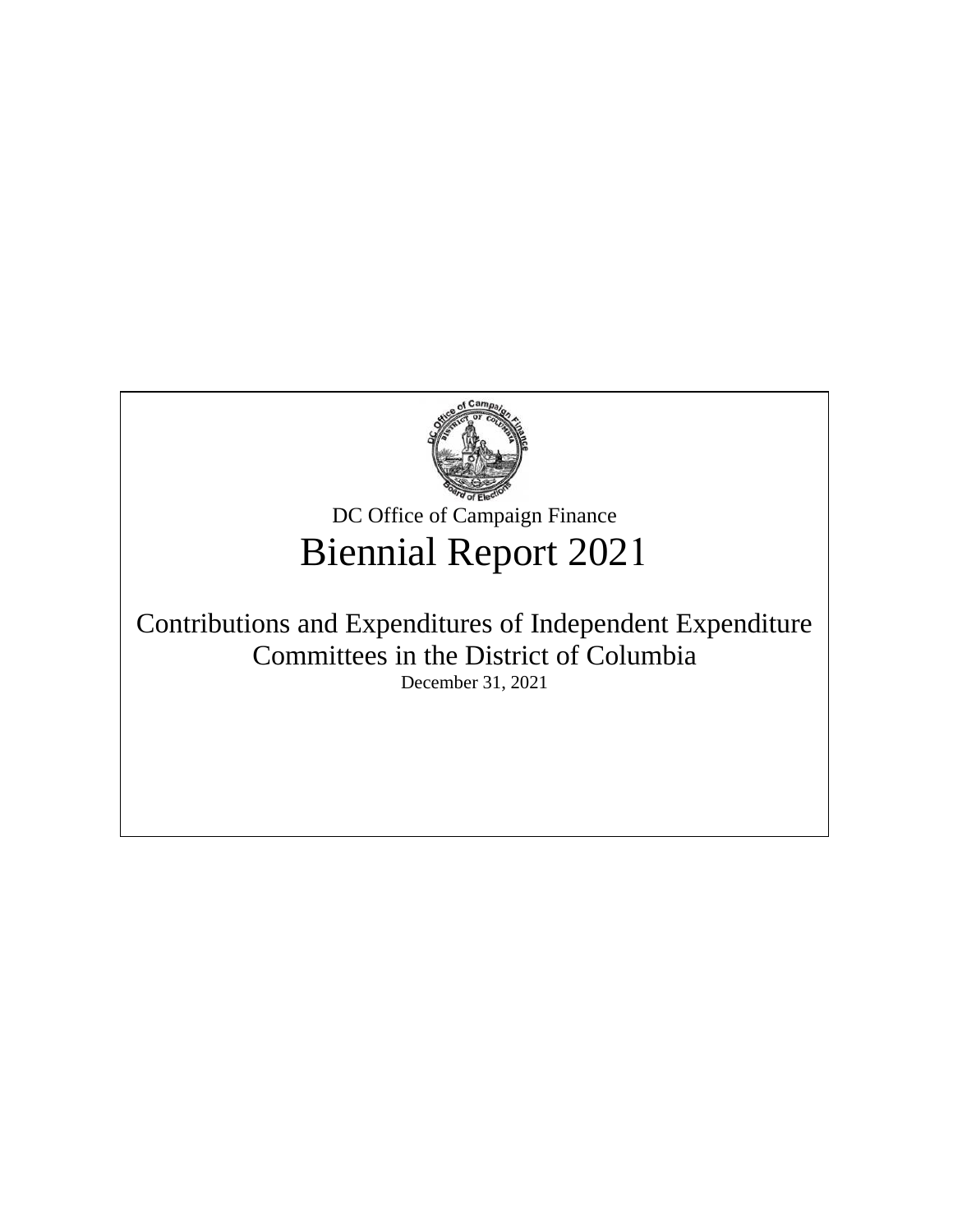### **TABLE OF CONTENTS**

#### **ORDER OF CONTENTS**

Expenditures by Purpose, Contributions by Donor Type, and Contributions by Amount for Independent Expenditure Committees

| <b>Committee Name</b>                     | Page No. |
|-------------------------------------------|----------|
| Democrats for Education Reform DC IEC     |          |
| Washington DC Association of Realtors IEC |          |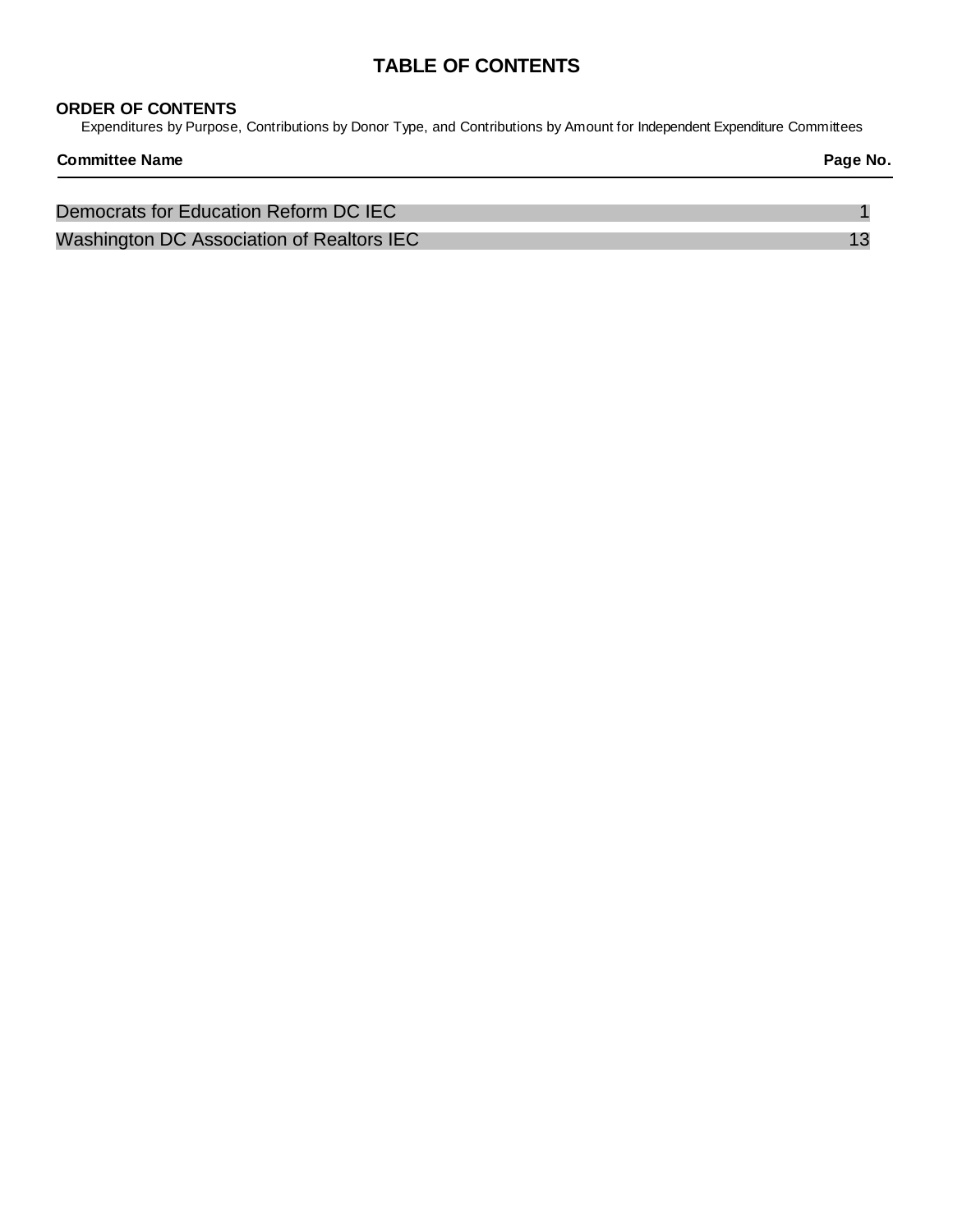<span id="page-2-0"></span>**2021 Biennial Report - Independent Expenditure Committee Summary of Expenditures by Purpose for Democrats for Education Reform DC IEC, No Office**



Note: This Graph depicts the summary of the expenditures by purpose reported by Democrats for Education Reform DC IEC, No Office The expenditures are presented in percentage terms by General Operating Expenditures, Loan Repayments, Refunds of Contributions, Other Expenditures, and Ofsets to Receipts

General Operating Expenditures may include each expenditure made for Accounting Services, Advertising, Bank Fees, Campaign Events/Fund Raising, Campaign Materials and Supplies, Candidate Loan Re-payment, Catering/Refreshments, Computer Supplies/Equipment, Consultng Services, Equipment Purchases/Rental, In-Kind, Office Maintenance, Office Rental, Office Supplies/Furniture, Other Loan Repayment, Petty Cash, Polling/Mailing Lists, Postage/Shipping/Courier Rates, Printing/Copying, Salary/Stipend, Telephone/Communication, Trash/Poster Removal, Travel/Vehicle Expense, Utlity Expense, and other Expenses.

Loan Repayments.

Refunds of Contributions may include each contribution Refund to Individuals, Organizations, Political Party Committees, and other Political Commitees (PACs).

Other Expenditures may include all expenditures other than the afore-mentoned, which may include Independent Expenditures made by persons expressly advocating the election or defeat of a clearly identified candidate, which are made without cooperation or consultation with any candidate and/or authorized committee and/or agent of the candidate; Donations to Charities, Churches, Political Committees, Scholarship and Statehood Funds; Payments to the Internal Revenue Service and for Fines; and Tickets to Events.

Offsets to Receipts may include Refunds, Rebates, Returned Checks, Non-Sufficient Fund Fees, and other Offsets to Operating Expenditures.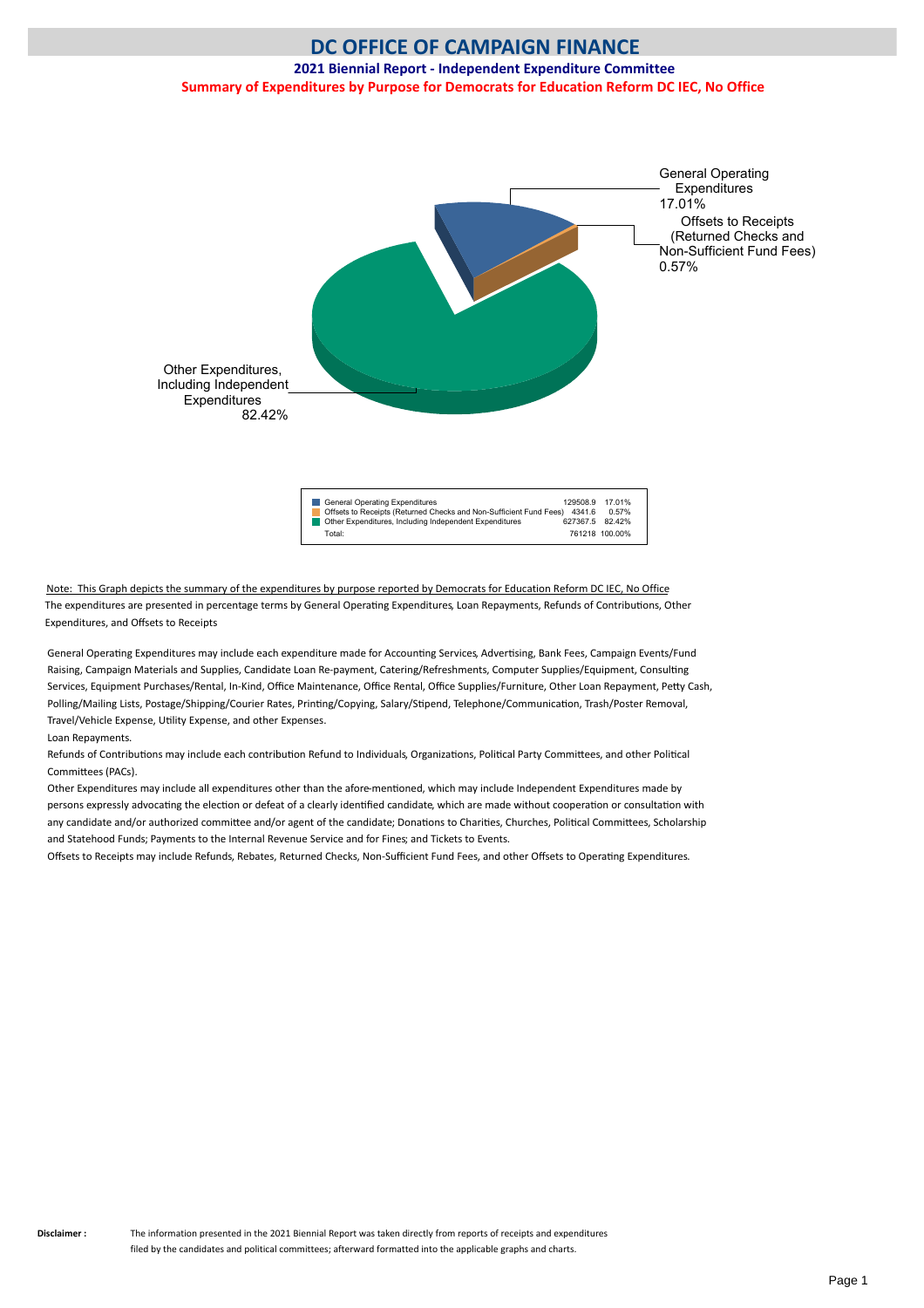#### **Summary of Expenditures by Purpose for Democrats for Education Reform DC IEC, No Office**

| <b>Purpose</b>                                                     | <b>Total Expenditure</b> |
|--------------------------------------------------------------------|--------------------------|
| <b>General Operating Expenditures</b>                              | \$129,508.88             |
| Offsets to Receipts (Returned Checks and Non-Sufficient Fund Fees) | \$4,341.64               |
| Other Expenditures, Including Independent Expenditures             | \$627,367.48             |
| <b>Grand Total</b>                                                 | \$761,218.00             |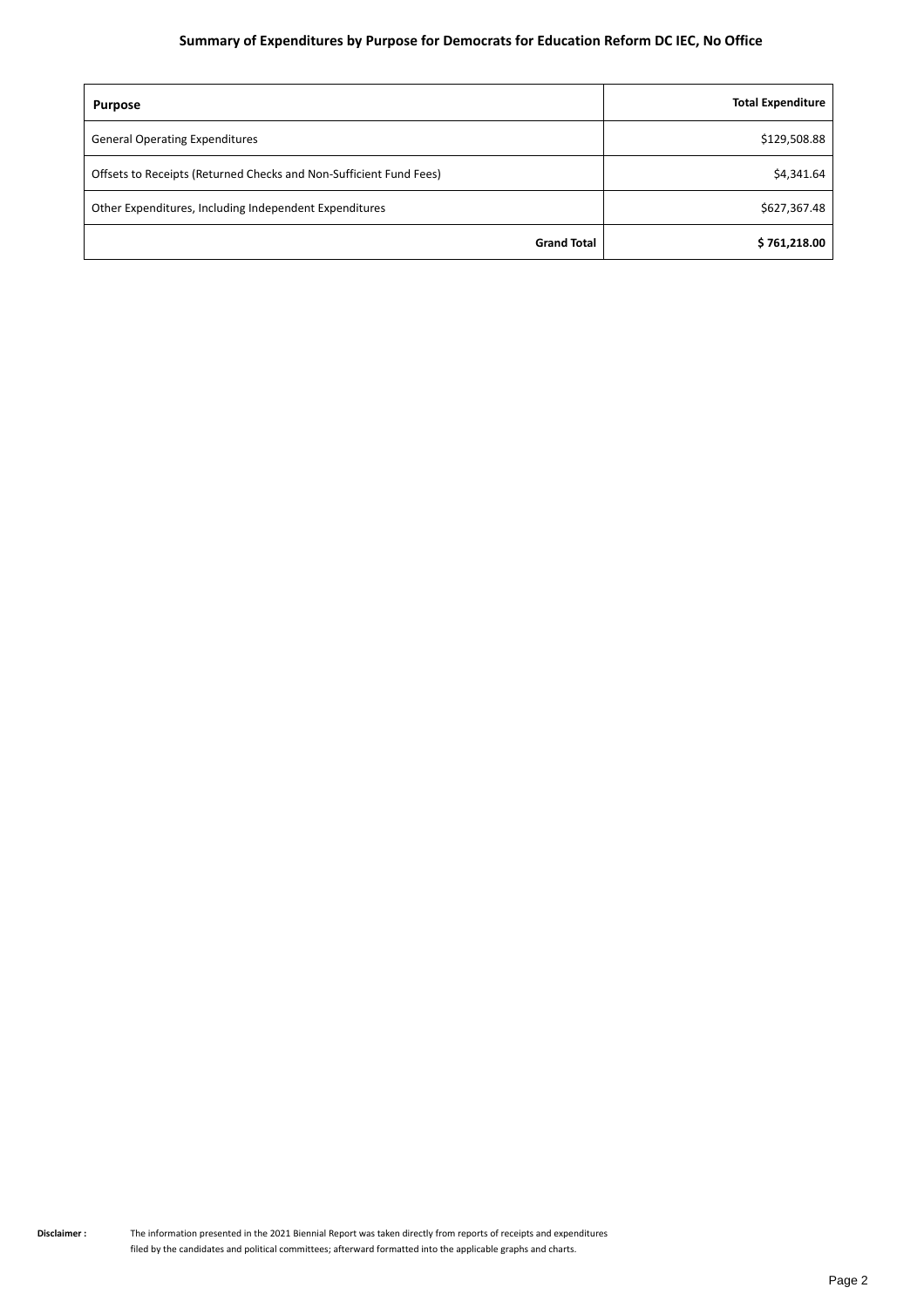#### **General Operating Expenditures**



| <b>Purpose</b>             | <b>Total Expenditures</b> |
|----------------------------|---------------------------|
| Advertising                | \$42,733.10               |
| <b>Bank Fees</b>           | \$1,133.59                |
| Catering/Refreshments      | \$132.08                  |
| Computer and Web Expenses  | \$1,517.55                |
| Consultant                 | \$10,987.50               |
| <b>Equipment Purchases</b> | \$1,012.08                |
| Phone Bill                 | \$151.97                  |
| Polling/Mailing List       | \$48,500.00               |
| Postage                    | \$846.30                  |
| Salary/Stipend             | \$19,929.38               |
| Supplies                   | \$2,082.93                |
| Travel                     | \$482.40                  |
| <b>Total</b>               | \$129,508.88              |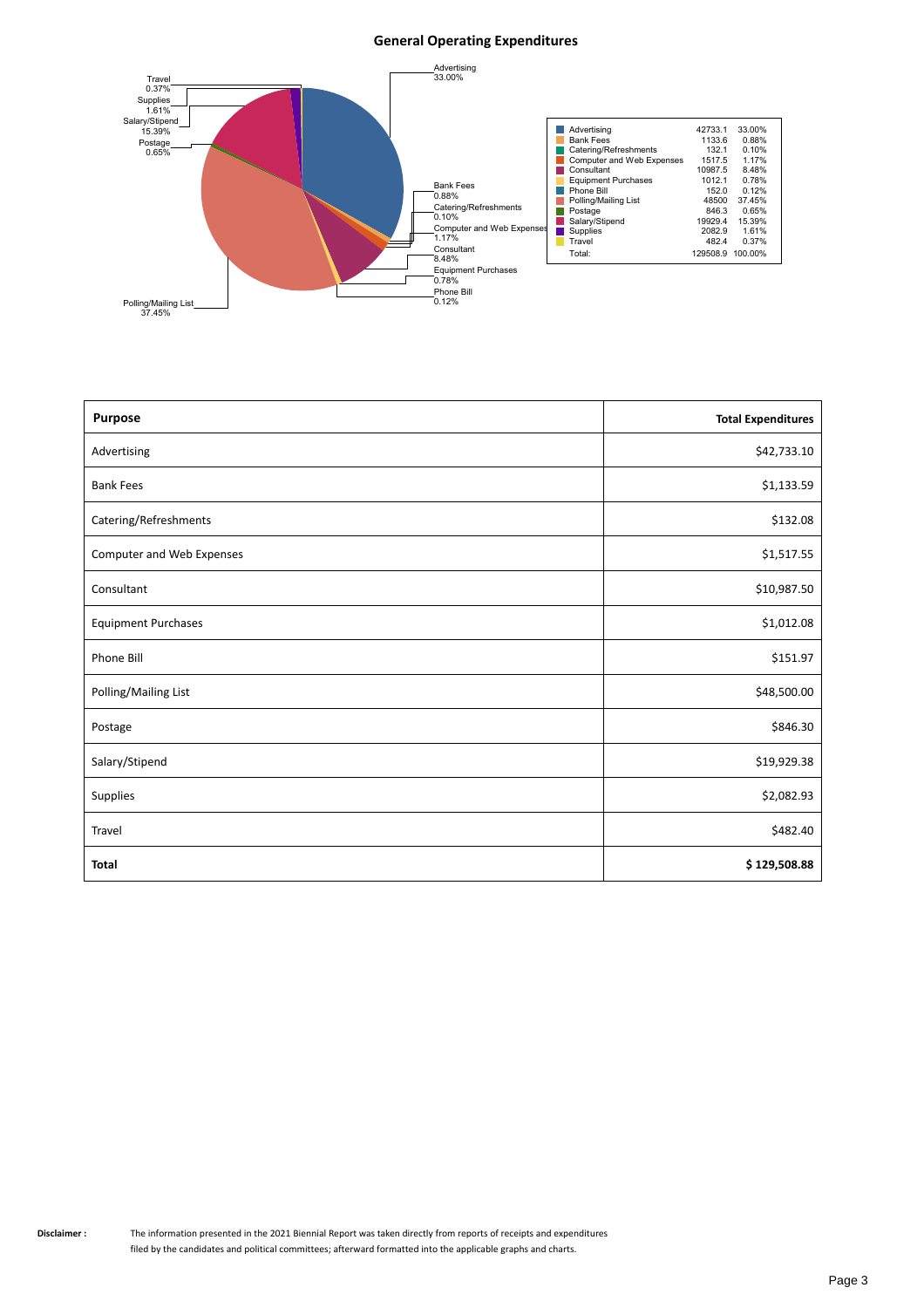| Democrats for Education Reform DC IEC, No Office |                              |                            |
|--------------------------------------------------|------------------------------|----------------------------|
| Advertising                                      |                              |                            |
| <b>Payee Name</b>                                | <b>Amount of Expenditure</b> | <b>Date of Expenditure</b> |
| Ad Runner                                        | \$6,747.48                   | 05/26/2020                 |
| ERIKA HARRELL                                    | \$2,500.00                   | 06/02/2020                 |
| <b>SKDKNICKERBOCKER</b>                          | \$9,412.81                   | 06/02/2020                 |
| SKDKNICKERBOCKER                                 | \$10,632.81                  | 06/02/2020                 |
| The Balduzzi Group                               | \$13,440.00                  | 06/30/2020                 |
| Subtotal                                         | \$42,733.10                  |                            |
| <b>Percentage or Total Expenditures</b>          | 33.00%                       |                            |
| <b>Bank Fees</b>                                 |                              |                            |
| <b>Payee Name</b>                                | <b>Amount of Expenditure</b> | Date of Expenditure        |
| CAPITAL ONE BANK NA                              | \$15.00                      | 03/25/2020                 |
| CAPITAL ONE BANK NA                              | \$15.00                      | 04/09/2020                 |
| CAPITAL ONE BANK NA                              | \$40.00                      | 04/10/2020                 |
| CAPITAL ONE BANK NA                              | \$105.00                     | 04/10/2020                 |
| CAPITAL ONE BANK NA                              | \$15.00                      | 04/15/2020                 |
| CAPITAL ONE BANK NA                              | \$40.00                      | 04/22/2020                 |
| <b>CAPITAL ONE BANK NA</b>                       | \$45.00                      | 04/22/2020                 |
| CAPITAL ONE BANK NA                              | \$25.00                      | 04/23/2020                 |
| CAPITAL ONE BANK NA                              | \$15.00                      | 05/22/2020                 |
| CAPITAL ONE BANK NA                              | \$25.00                      | 05/26/2020                 |
| <b>CAPITAL ONE BANK NA</b>                       | \$15.00                      | 06/17/2020                 |
|                                                  |                              |                            |
| CAPITAL ONE BANK NA                              | \$15.00                      | 09/11/2020                 |
| CAPITAL ONE BANK NA                              | \$10.00                      | 10/29/2020                 |
| CAPITAL ONE BANK NA                              | \$10.10                      | 10/30/2020                 |
| CAPITAL ONE BANK NA                              | \$65.00                      | 10/30/2020                 |
| CAPITAL ONE BANK NA                              | \$15.00                      | 11/23/2020                 |
| CAPITAL ONE BANK NA                              | \$25.00                      | 12/02/2020                 |
| CAPITAL ONE BANK NA                              | \$10.00                      | 12/08/2020                 |
| CAPITAL ONE BANK NA                              | \$15.00                      | 03/31/2021                 |
| CAPITAL ONE BANK NA                              | \$15.00                      | 04/07/2021                 |
| PAYPAL                                           | \$111.84                     | 04/10/2020                 |
| PAYPAL                                           | \$74.56                      | 04/15/2020                 |
| PAYPAL                                           | \$73.10                      | 04/24/2020                 |
| PAYPAL                                           | \$56.85                      | 04/27/2020                 |
| PAYPAL                                           | \$41.63                      | 05/08/2020                 |
| PAYPAL                                           | \$73.10                      | 05/22/2020                 |
| PAYPAL                                           | \$123.30                     | 11/05/2020                 |
| PAYPAL                                           | \$44.11                      | 11/06/2020                 |
| Subtotal                                         | \$1,133.59                   |                            |
| <b>Percentage or Total Expenditures</b>          | 0.88%                        |                            |
| Catering/Refreshments                            |                              |                            |
| Payee Name                                       | <b>Amount of Expenditure</b> | Date of Expenditure        |
| 7 ELEVEN                                         | \$20.39                      | 10/30/2020                 |
| Chick Fil A                                      | \$31.16                      | 06/04/2020                 |
| Crown Bakery                                     | \$59.52                      | 05/29/2020                 |
| <b>Starbucks Coffee</b>                          | \$21.01                      | 06/03/2020                 |
| Subtotal                                         | \$132.08                     |                            |
| <b>Percentage or Total Expenditures</b>          | 0.10%                        |                            |
| <b>Computer and Web Expenses</b>                 |                              |                            |
| Payee Name                                       | <b>Amount of Expenditure</b> | <b>Date of Expenditure</b> |
| Intuit Quickbooks                                | \$37.10                      | 09/03/2020                 |
| Intuit Quickbooks                                | \$37.10                      | 10/05/2020                 |
| Intuit Quickbooks                                | \$37.10                      | 11/03/2020                 |
| Intuit Quickbooks                                | \$74.20                      | 12/03/2020                 |
| Intuit Quickbooks                                | \$74.20                      | 01/04/2021                 |
| Intuit Quickbooks                                | \$74.20                      | 02/03/2021                 |
| Intuit Quickbooks                                | \$74.20                      | 03/03/2021                 |
| Intuit Quickbooks                                | \$74.20                      | 04/05/2021                 |
| Intuit Quickbooks                                | \$74.20                      | 05/03/2021                 |
| Intuit Quickbooks                                | \$74.20                      | 06/03/2021                 |
| Intuit Quickbooks                                | \$74.20                      | 07/06/2021                 |
|                                                  |                              |                            |

**Disclaimer :** The information presented in the 2021 Biennial Report was taken directly from reports of receipts and expenditures

filed by the candidates and political committees; afterward formatted into the applicable graphs and charts.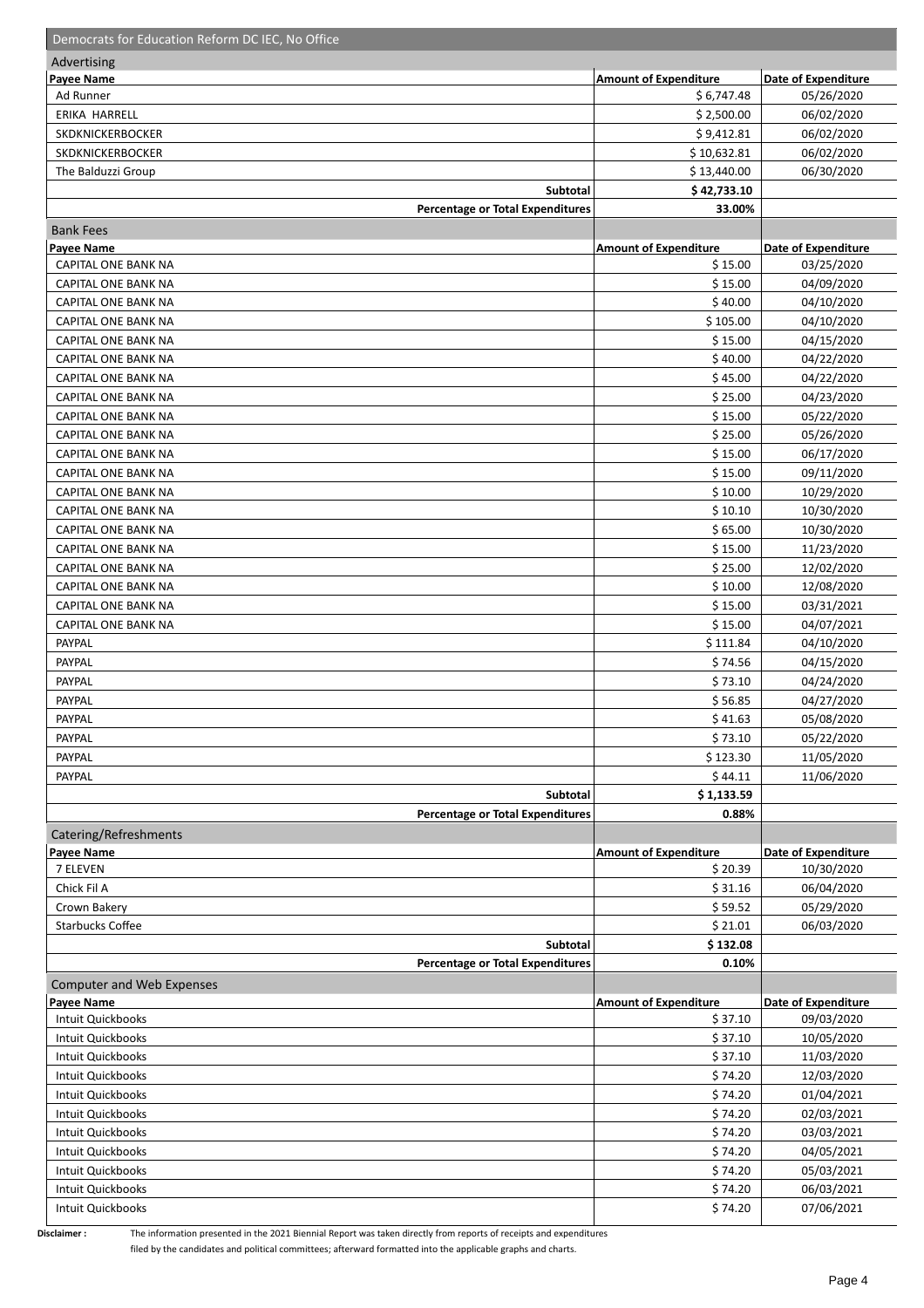| Intuit Quickbooks                                        | \$84.80                                  | 08/03/2021                        |
|----------------------------------------------------------|------------------------------------------|-----------------------------------|
| Intuit Quickbooks                                        | \$84.80                                  | 09/03/2021                        |
| Intuit Quickbooks                                        | \$84.80                                  | 10/04/2021                        |
| Intuit Quickbooks                                        | \$84.80                                  | 11/03/2021                        |
| Intuit Quickbooks                                        | \$84.80                                  | 12/02/2021                        |
| invoiceASAP                                              | \$3.99                                   | 05/12/2020                        |
| invoiceASAP                                              | \$3.99                                   | 06/09/2020                        |
| invoiceASAP                                              | \$3.99                                   | 07/13/2020                        |
| invoiceASAP                                              | \$3.99                                   | 08/11/2020                        |
| invoiceASAP                                              | \$3.99                                   | 09/11/2020                        |
| invoiceASAP                                              | \$3.99                                   | 10/10/2020                        |
| invoiceASAP                                              | \$3.99                                   | 11/12/2020                        |
| invoiceASAP                                              | \$3.99                                   | 12/09/2020                        |
| invoiceASAP                                              | \$3.99                                   | 01/12/2021                        |
| invoiceASAP                                              | \$3.99                                   | 02/11/2021                        |
| invoiceASAP                                              | \$3.99                                   | 03/11/2021                        |
| invoiceASAP                                              | \$3.99                                   | 04/12/2021                        |
| invoiceASAP                                              | \$3.99                                   | 05/11/2021                        |
| invoiceASAP                                              | \$3.99                                   | 06/11/2021                        |
| invoiceASAP                                              | \$3.99                                   | 07/12/2021                        |
| invoiceASAP                                              | \$3.99                                   | 08/11/2021                        |
| invoiceASAP                                              | \$3.99                                   | 09/13/2021                        |
| invoiceASAP                                              | \$3.99                                   | 10/12/2021                        |
| invoiceASAP                                              | \$3.99                                   | 11/12/2021                        |
| Wordpress                                                | \$34.98                                  | 03/30/2021                        |
| Wordpress                                                | \$34.98                                  | 04/30/2021                        |
| Wordpress                                                | \$33.00                                  | 05/19/2021                        |
| Wordpress                                                | \$34.98                                  | 06/29/2021                        |
| Wordpress                                                | \$34.98                                  | 07/30/2021                        |
| Wordpress                                                | \$34.98                                  | 08/30/2021                        |
| Wordpress                                                | \$34.98                                  | 09/30/2021                        |
| Wordpress                                                | \$34.98                                  | 11/01/2021                        |
|                                                          |                                          |                                   |
|                                                          |                                          |                                   |
| Wordpress<br>Subtotal                                    | \$34.98                                  | 11/29/2021                        |
| <b>Percentage or Total Expenditures</b>                  | \$1,517.55<br>1.17%                      |                                   |
|                                                          |                                          |                                   |
| Consultant                                               |                                          |                                   |
| <b>Payee Name</b><br>CT Compliance and Law Services, LLC | <b>Amount of Expenditure</b><br>\$600.00 | Date of Expenditure<br>01/09/2020 |
| CT Compliance and Law Services, LLC                      | \$600.00                                 | 02/19/2020                        |
| CT Compliance and Law Services, LLC                      | \$600.00                                 | 04/08/2020                        |
| CT Compliance and Law Services, LLC                      | \$600.00                                 | 05/19/2020                        |
| CT Compliance and Law Services, LLC                      | \$1,800.00                               | 07/31/2020                        |
| CT Compliance and Law Services, LLC                      | \$2,487.50                               | 11/24/2020                        |
| CT Compliance and Law Services, LLC                      | \$1,800.00                               | 05/03/2021                        |
| CT Compliance and Law Services, LLC                      | \$600.00                                 | 06/11/2021                        |
| CT Compliance and Law Services, LLC                      | \$1,800.00                               | 11/26/2021                        |
| David Snider                                             | \$100.00                                 | 06/02/2020                        |
| Subtotal                                                 | \$10,987.50                              |                                   |
| <b>Percentage or Total Expenditures</b>                  | 8.48%                                    |                                   |
|                                                          |                                          |                                   |
| <b>Equipment Purchases</b><br><b>Payee Name</b>          | <b>Amount of Expenditure</b>             | <b>Date of Expenditure</b>        |
| Amazon                                                   | \$475.08                                 | 03/16/2020                        |
| Amazon                                                   | \$197.06                                 | 03/17/2020                        |
| Amazon                                                   | \$235.91                                 | 03/18/2020                        |
| Amazon                                                   | \$104.03                                 | 05/26/2020                        |
| Subtotal                                                 | \$1,012.08                               |                                   |
| <b>Percentage or Total Expenditures</b>                  | 0.78%                                    |                                   |
| Phone Bill                                               |                                          |                                   |
| Payee Name                                               | <b>Amount of Expenditure</b>             | <b>Date of Expenditure</b>        |
| T-Mobile                                                 | \$43.99                                  | 09/17/2020                        |
| T-Mobile                                                 | \$53.99                                  | 10/07/2020                        |
| T-Mobile                                                 | \$53.99                                  | 10/19/2020                        |

**Disclaimer :** The information presented in the 2021 Biennial Report was taken directly from reports of receipts and expenditures

filed by the candidates and political committees; afterward formatted into the applicable graphs and charts.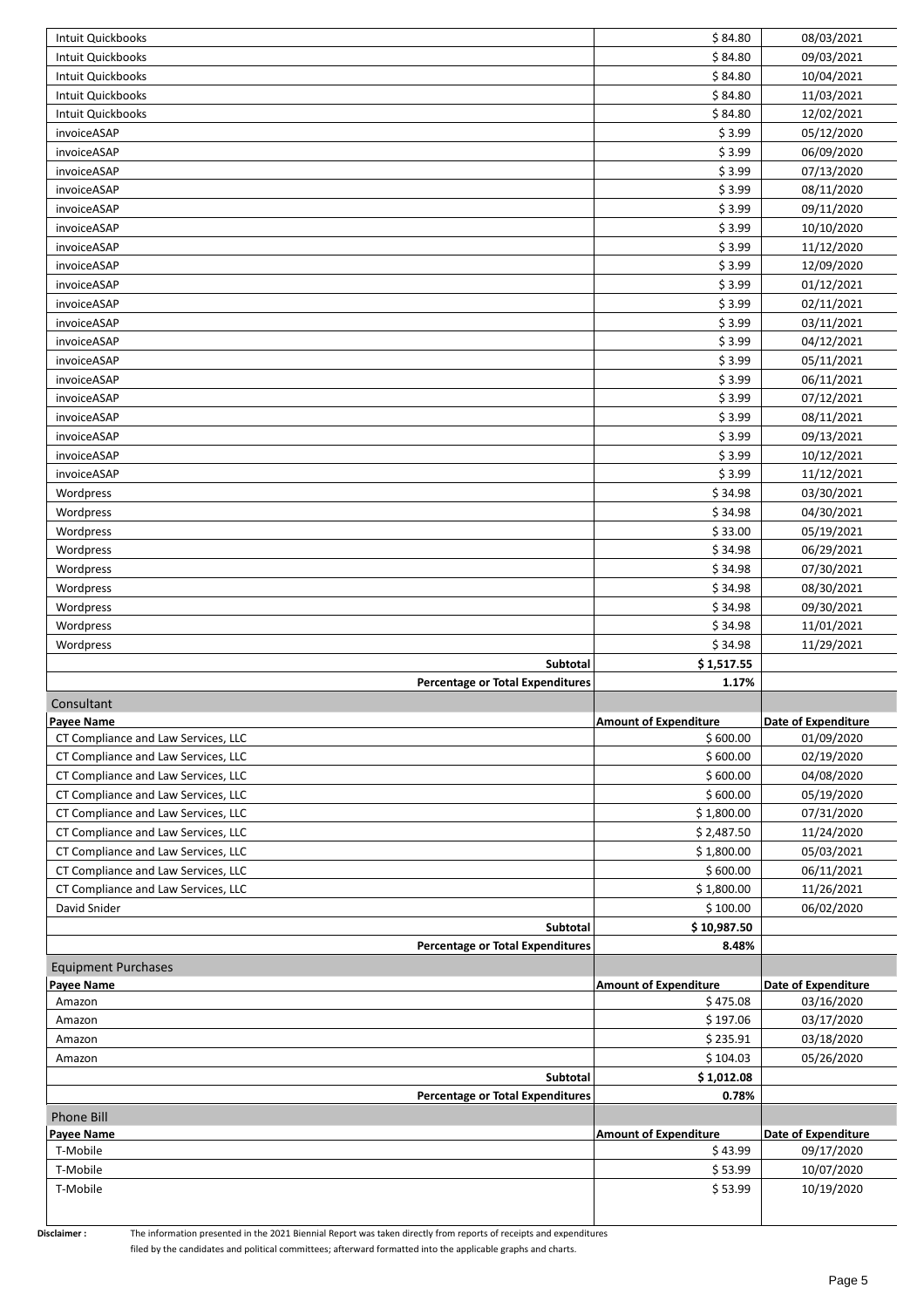| <b>Subtotal</b>                                       | \$151.97                     |                            |
|-------------------------------------------------------|------------------------------|----------------------------|
| <b>Percentage or Total Expenditures</b>               | 0.12%                        |                            |
| Polling/Mailing List                                  |                              |                            |
| Payee Name                                            | <b>Amount of Expenditure</b> | <b>Date of Expenditure</b> |
| <b>CARR MARKETING</b>                                 | \$1,000.00                   | 06/30/2020                 |
| <b>CARR MARKETING</b>                                 | \$2,000.00                   | 06/30/2020                 |
| Hart Research Associates                              | \$45,500.00                  | 04/06/2020                 |
| <b>Subtotal</b>                                       | \$48,500.00                  |                            |
| <b>Percentage or Total Expenditures</b>               | 37.45%                       |                            |
| Postage                                               |                              |                            |
| Payee Name                                            | <b>Amount of Expenditure</b> | <b>Date of Expenditure</b> |
| Federal Express (FedEx)                               | \$31.16                      | 06/01/2020                 |
| Federal Express (FedEx)                               | \$27.14                      | 09/03/2020                 |
| <b>US Postal Service</b>                              | \$366.00                     | 08/25/2020                 |
| <b>US Postal Service</b>                              | \$422.00                     | 09/17/2021                 |
| <b>Subtotal</b>                                       | \$846.30                     |                            |
| <b>Percentage or Total Expenditures</b>               | 0.65%                        |                            |
| Salary/Stipend                                        |                              |                            |
| Payee Name                                            | <b>Amount of Expenditure</b> | <b>Date of Expenditure</b> |
| <b>ANTHONY BROWN</b>                                  | \$250.00                     | 06/15/2020                 |
| <b>ANTHONY BROWN</b>                                  | \$100.00                     | 11/19/2020                 |
| EDUCATION REFORM NOW ADVOCACY                         | \$17,729.38                  | 05/25/2021                 |
| Isis Rustin                                           | \$200.00                     | 06/23/2020                 |
| <b>Isis Rustin</b>                                    | \$100.00                     | 11/19/2020                 |
| Johnathin Haman                                       | \$500.00                     | 06/23/2020                 |
| Johnathin Haman                                       | \$100.00                     | 11/19/2020                 |
| Kyle Myers                                            | \$250.00                     | 06/23/2020                 |
| Kyle Myers                                            | \$100.00                     | 11/19/2020                 |
| LISA MCCULLERS                                        | \$500.00                     | 06/23/2020                 |
| LISA MCCULLERS                                        | \$100.00                     | 11/19/2020                 |
| <b>Subtotal</b>                                       | \$19,929.38                  |                            |
| <b>Percentage or Total Expenditures</b>               | 15.39%                       |                            |
| Supplies                                              |                              |                            |
| Payee Name                                            | <b>Amount of Expenditure</b> | <b>Date of Expenditure</b> |
| Amazon                                                | \$274.43                     | 05/27/2020                 |
| Amazon                                                | \$63.58                      | 06/01/2020                 |
| Amazon                                                | \$53.09                      | 10/20/2020                 |
| Amazon                                                | \$146.00                     | 10/21/2020                 |
| Amazon                                                | \$119.41                     | 10/22/2020                 |
| <b>CVS Pharmacy</b>                                   | \$11.97                      | 05/26/2020                 |
| ERIKA HARRELL                                         | \$320.00                     | 10/30/2020                 |
| ERIKA HARRELL                                         | \$1,094.45                   | 12/08/2020                 |
| Subtotal                                              | \$2,082.93                   |                            |
| <b>Percentage or Total Expenditures</b>               | 1.61%                        |                            |
| <b>Travel</b>                                         |                              |                            |
| Payee Name                                            | <b>Amount of Expenditure</b> | <b>Date of Expenditure</b> |
| Hertz Car Rental                                      | \$416.40                     | 06/04/2020                 |
| Quickpark Inc.                                        | \$26.00                      | 03/11/2020                 |
| Washington Metropolitan Area Transit Authority (WMTA) | \$40.00                      | 10/16/2020                 |
| Subtotal                                              | \$482.40                     |                            |
| <b>Percentage or Total Expenditures</b>               | 0.37%                        |                            |
| Total                                                 | \$129,508.88                 |                            |
|                                                       |                              |                            |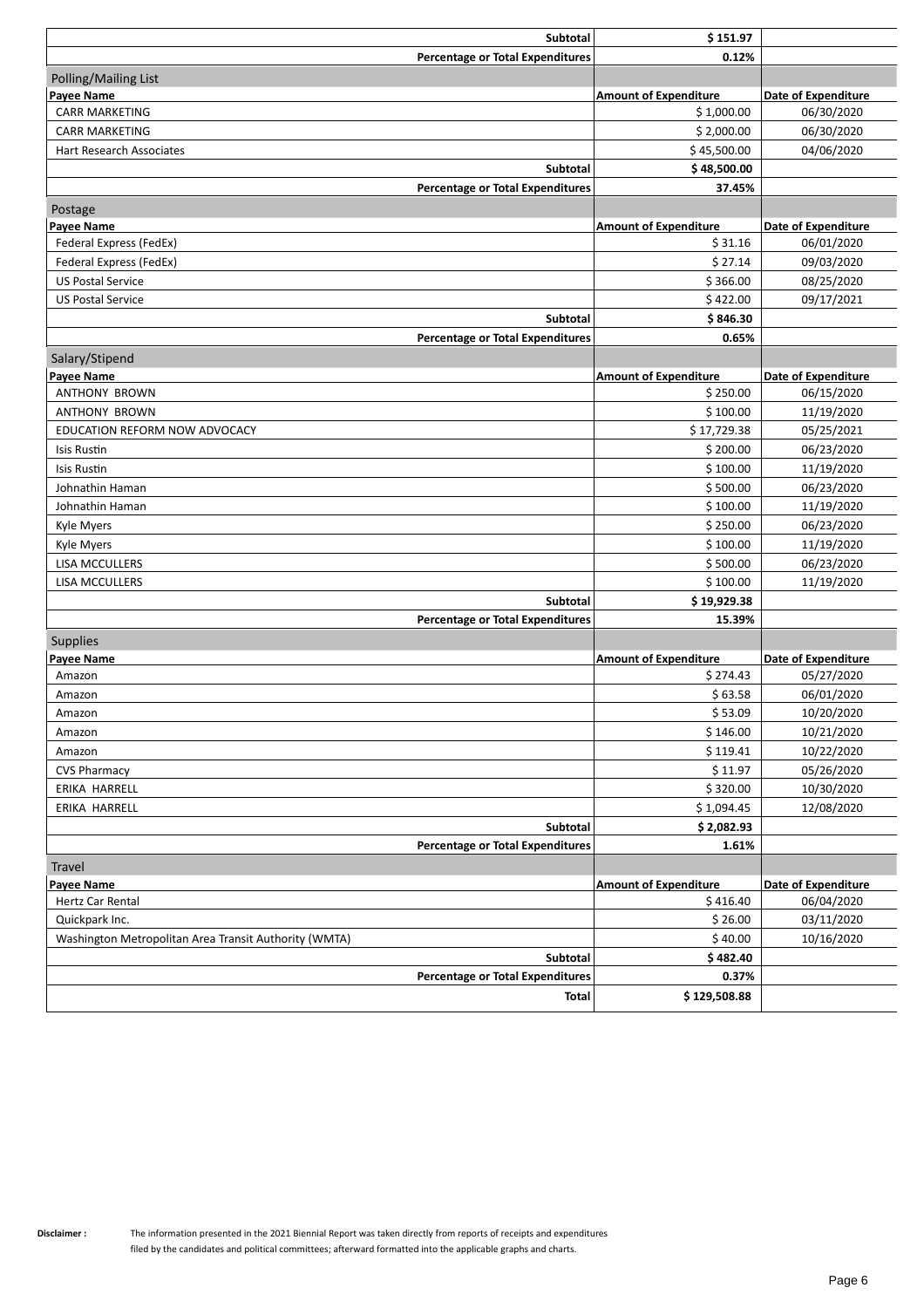| Democrats for Education Reform DC IEC, No Office |                              |                     |
|--------------------------------------------------|------------------------------|---------------------|
| Other                                            |                              |                     |
| <b>Payee Name</b>                                | <b>Amount of Expenditure</b> | Date of Expenditure |
| EDUCATION REFORM NOW ADVOCACY                    | \$4,341.64                   | 06/10/2020          |
| Subtotal                                         | \$4,341.64                   |                     |
| Percentage or Total Expenditures                 | 100.00%                      |                     |
| <b>Total</b>                                     | \$4,341.64                   |                     |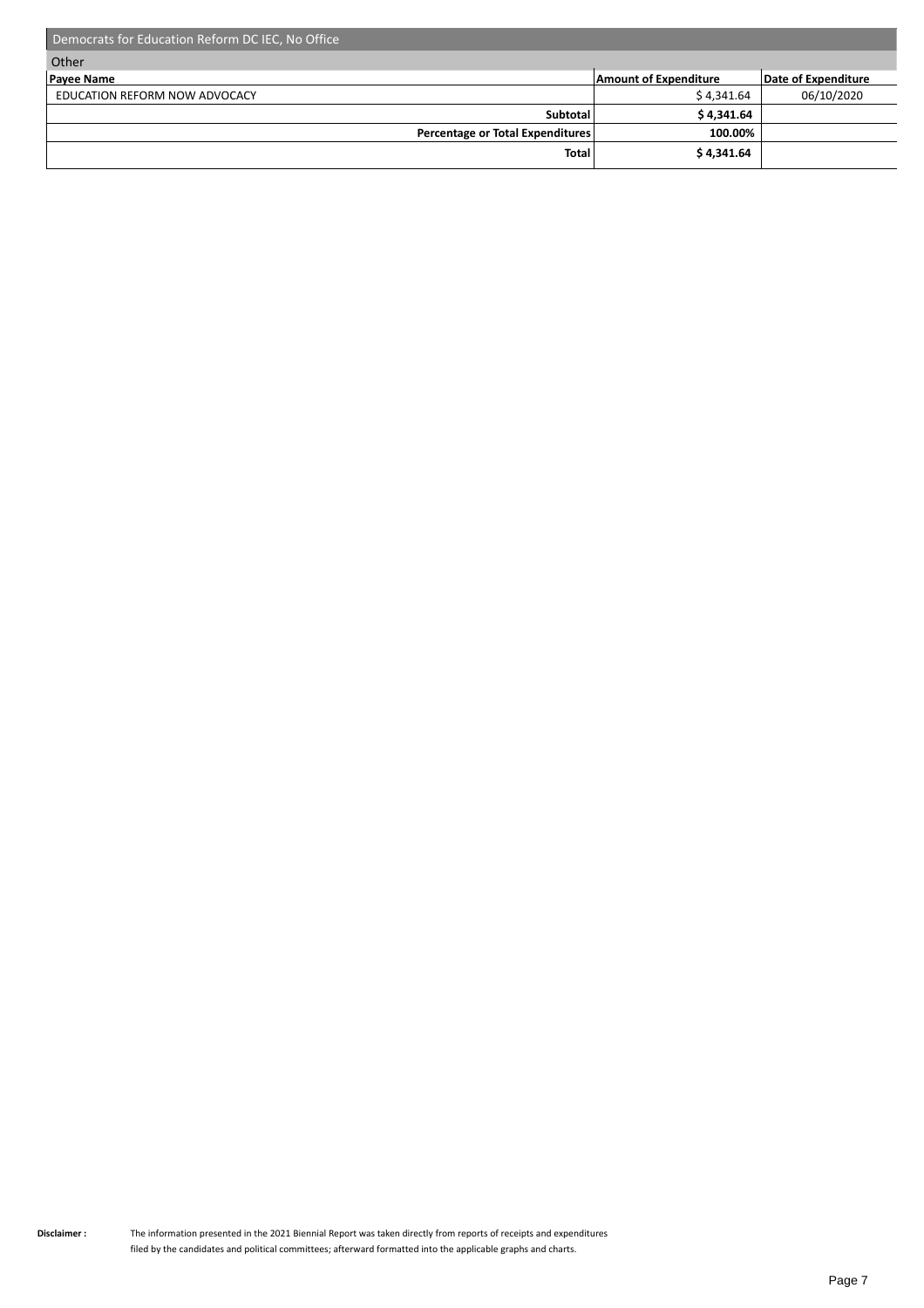| Democrats for Education Reform DC IEC, No Office |                              |                          |
|--------------------------------------------------|------------------------------|--------------------------|
| Independent Expenditures                         |                              |                          |
| <b>Payee Name</b>                                | <b>Amount of Expenditure</b> | Date of Expenditure      |
| Alexis Jones                                     | \$100.00                     | 09/24/2020               |
| Alexis Jones                                     | \$1,260.00                   | 10/08/2020               |
| <b>ANTHONY BROWN</b>                             | \$1,275.00                   | 04/10/2020               |
| <b>ANTHONY BROWN</b>                             | \$1,250.00                   | 04/24/2020               |
| <b>ANTHONY BROWN</b>                             | \$1,325.00                   | 05/08/2020               |
| <b>ANTHONY BROWN</b>                             | \$1,250.00                   | 05/22/2020               |
| <b>ANTHONY BROWN</b>                             | \$1,250.00                   | 06/04/2020               |
| <b>ANTHONY BROWN</b>                             | \$1,500.00                   | 09/23/2020               |
| <b>ANTHONY BROWN</b>                             | \$1,400.00                   | 10/08/2020               |
| <b>ANTHONY BROWN</b>                             | \$1,500.00                   | 10/22/2020               |
| <b>ANTHONY BROWN</b>                             | \$1,400.00                   | 11/05/2020               |
| Artecka Brown                                    | \$715.00                     | 11/06/2020               |
| Chiborn Free                                     | \$2,510.00                   | 10/29/2020               |
| Chiborn Free                                     | \$2,500.00                   | 11/23/2020               |
| Connor Lowery                                    | \$1,275.00                   | 04/15/2020               |
| Duane Talley                                     | \$1,275.00                   | 04/10/2020               |
| <b>Duane Talley</b>                              | \$1,250.00                   | 04/24/2020               |
| <b>Duane Talley</b>                              | \$1,325.00                   | 05/08/2020               |
| <b>Duane Talley</b>                              | \$1,250.00                   | 05/22/2020               |
| Duane Talley                                     | \$1,250.00                   | 06/04/2020               |
| Fredricia Williams                               | \$1,275.00                   | 04/15/2020               |
| Fredricia Williams                               | \$1,950.00                   | 04/27/2020               |
| Isis Rustin                                      | \$1,325.00                   | 05/08/2020               |
| Isis Rustin                                      | \$1,250.00                   | 05/22/2020               |
| Isis Rustin                                      | \$1,250.00                   | 05/22/2020               |
| Isis Rustin                                      | \$1,250.00                   | 06/04/2020               |
| Isis Rustin                                      | \$100.00                     | 09/24/2020               |
| Isis Rustin                                      | \$1,260.00                   | 10/08/2020               |
| Isis Rustin                                      | \$1,300.00                   | 10/22/2020               |
| Isis Rustin                                      | \$785.00                     | 11/05/2020               |
| Johnathin Haman                                  | \$1,275.00                   | 04/10/2020               |
| Johnathin Haman                                  | \$1,550.00                   | 04/24/2020               |
| Johnathin Haman                                  | \$1,425.00                   | 05/08/2020               |
| Johnathin Haman<br>Johnathin Haman               | \$1,400.00<br>\$1,400.00     | 05/21/2020<br>06/04/2020 |
| Johnathin Haman                                  | \$469.96                     | 06/08/2020               |
| Johnathin Haman                                  | \$210.00                     | 09/24/2020               |
| Johnathin Haman                                  | \$1,250.00                   | 10/08/2020               |
| Johnathin Haman                                  | \$1,250.00                   | 10/22/2020               |
| Johnathin Haman                                  | \$1,250.00                   | 11/04/2020               |
| Kyle Myers                                       | \$1,275.00                   | 04/10/2020               |
| Kyle Myers                                       | \$1,250.00                   | 04/24/2020               |
| Kyle Myers                                       | \$1,325.00                   | 05/08/2020               |
| Kyle Myers                                       | \$1,250.00                   | 05/22/2020               |
| Kyle Myers                                       | \$1,250.00                   | 06/04/2020               |
| Kyle Myers                                       | \$100.00                     | 09/24/2020               |
| Kyle Myers                                       | \$1,250.00                   | 10/08/2020               |
| Kyle Myers                                       | \$1,300.00                   | 10/22/2020               |
| Kyle Myers                                       | \$785.00                     | 11/06/2020               |
| LISA MCCULLERS                                   | \$1,250.00                   | 04/10/2020               |
| LISA MCCULLERS                                   | \$1,250.00                   | 04/24/2020               |
| LISA MCCULLERS                                   | \$1,275.00                   | 05/08/2020               |
| LISA MCCULLERS                                   | \$1,250.00                   | 05/22/2020               |
| LISA MCCULLERS                                   | \$1,250.00                   | 06/04/2020               |
| LISA MCCULLERS                                   | \$1,500.00                   | 09/23/2020               |
| LISA MCCULLERS                                   | \$1,400.00                   | 10/08/2020               |
| LISA MCCULLERS                                   | \$1,500.00                   | 10/22/2020               |
| LISA MCCULLERS                                   | \$1,400.00                   | 11/05/2020               |
| Metro PCS                                        | \$120.00                     | 03/24/2020               |
| Metro PCS                                        | \$100.00                     | 04/27/2020               |
|                                                  |                              |                          |

**Disclaimer :** The information presented in the 2021 Biennial Report was taken directly from reports of receipts and expenditures

filed by the candidates and political committees; afterward formatted into the applicable graphs and charts.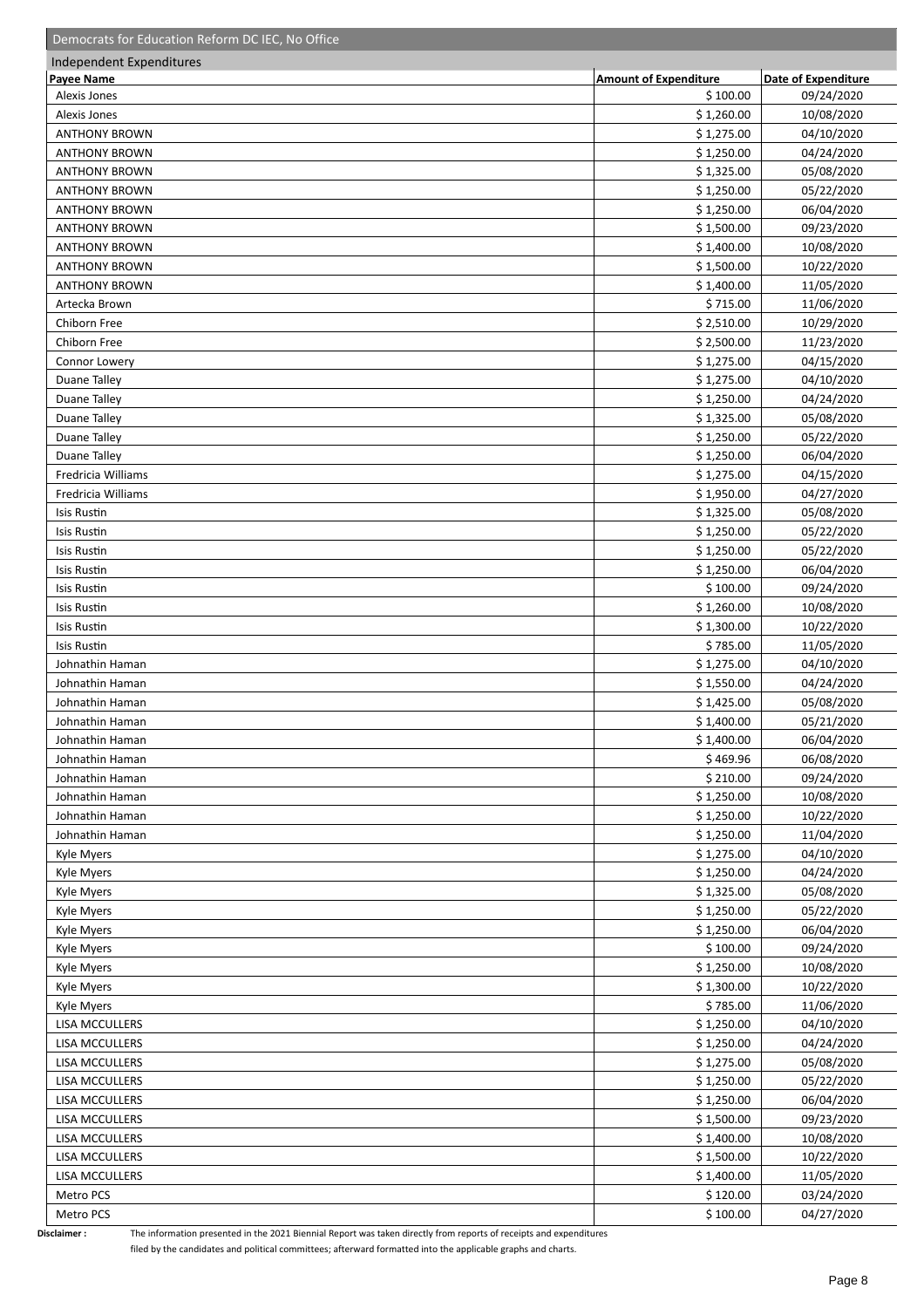| <b>Metro PCS</b>                        | \$120.00                     | 05/22/2020          |
|-----------------------------------------|------------------------------|---------------------|
| <b>Rachel Streeter</b>                  | \$625.00                     | 10/26/2020          |
| <b>Rachel Streeter</b>                  | \$625.00                     | 11/05/2020          |
| SKDKNICKERBOCKER                        | \$60,000.00                  | 06/05/2020          |
| <b>SKDKNICKERBOCKER</b>                 | \$50,000.00                  | 10/30/2020          |
| <b>SKDKNICKERBOCKER</b>                 | \$54,374.83                  | 10/30/2020          |
| <b>SKDKNICKERBOCKER</b>                 | \$27,112.69                  | 12/02/2020          |
| <b>Suzie Parsons</b>                    | \$1,250.00                   | 10/29/2020          |
| Suzie Parsons                           | \$1,350.00                   | 11/06/2020          |
| <b>Suzie Parsons</b>                    | \$625.00                     | 11/23/2020          |
| The Balduzzi Group                      | \$120,030.00                 | 04/23/2020          |
| The Balduzzi Group                      | \$200,300.00                 | 05/29/2020          |
| The Balduzzi Group                      | \$14,490.00                  | 06/30/2020          |
| Walika Stephens                         | \$100.00                     | 10/07/2020          |
| Walika Stephens                         | \$1,250.00                   | 10/22/2020          |
| Walika Stephens                         | \$350.00                     | 11/16/2020          |
| Yolanda Corbett                         | \$100.00                     | 09/24/2020          |
| Yolanda Corbett                         | \$1,250.00                   | 10/08/2020          |
| Yolanda Corbett                         | \$1,250.00                   | 10/26/2020          |
| <b>Subtotal</b>                         | \$607,367.48                 |                     |
| <b>Percentage or Total Expenditures</b> | 96.81%                       |                     |
| Other                                   |                              |                     |
| <b>Payee Name</b>                       | <b>Amount of Expenditure</b> | Date of Expenditure |
| Georgetown Public Affairs LLC           | \$20,000.00                  | 10/10/2020          |
| <b>Subtotal</b>                         | \$20,000.00                  |                     |
| <b>Percentage or Total Expenditures</b> | 3.19%                        |                     |
| <b>Total</b>                            | \$627,367.48                 |                     |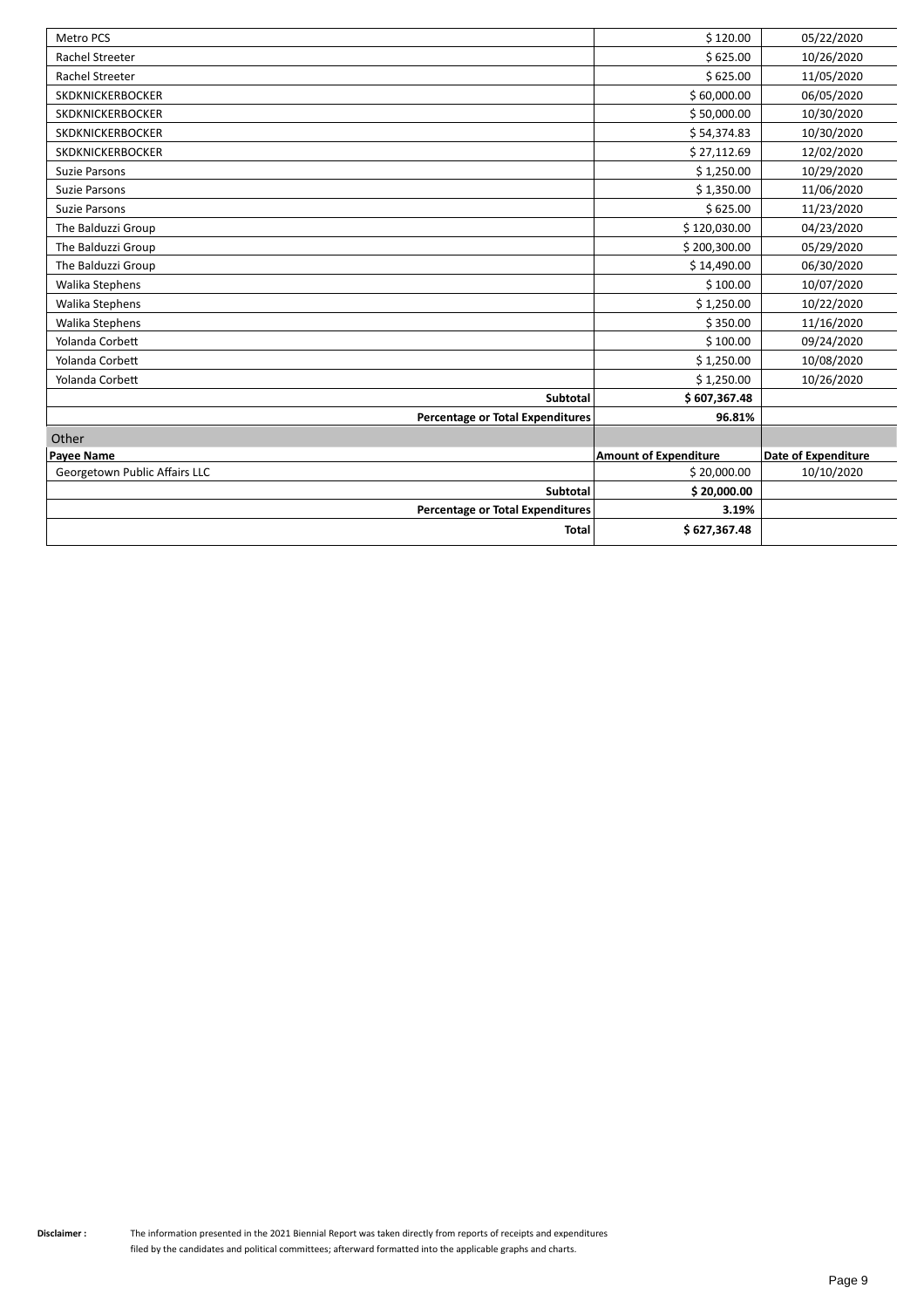### **DC OFFICE OF CAMPAIGN FINANCE 2021 Biennial Report - Independent Expenditure Committee by Donor Type**

**Summary of Contributions by Donor Type For Democrats for Education Reform DC IEC, No Office**





Note: This Graph depicts the summary of the contributons by donor categories reported by the Democrats for Educaton Reform DC IEC, No Office Independent Expenditure Committee

The contributons are presented in percentage terms by donor categories, and may include each contributon received from Businesses, Corporations, Corporate Sponsored Political Action Committees, Individuals, Labor Sponsored Political Action Committees, and Partnerships. The summary may also note Other Receipts reported, such as Dividends, Interest, Refunds, and Rebates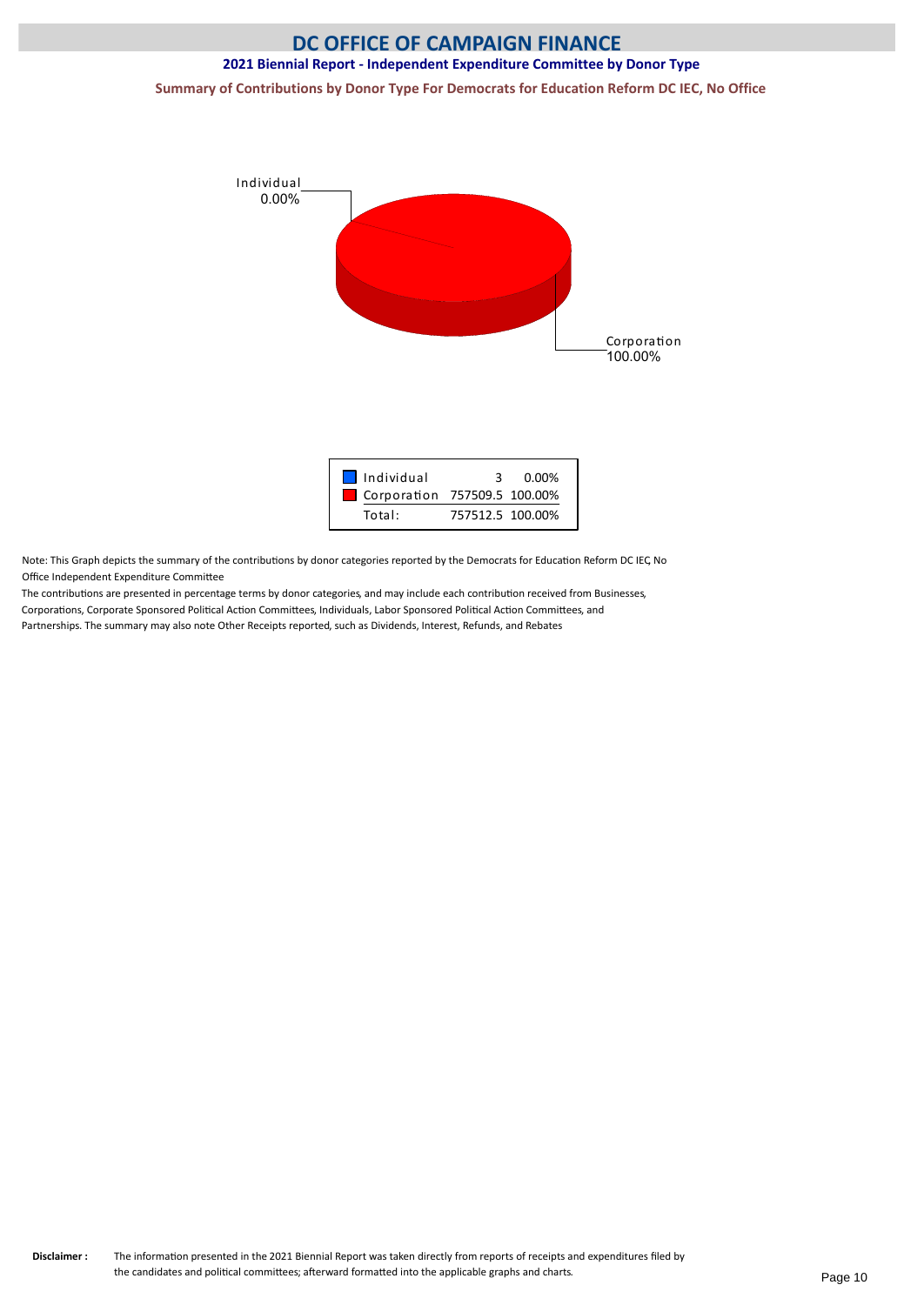### **2021 Biennial Report - Independent Expenditure Committee by Donor Type**

#### **Summary of Contributions by Donor Type For Democrats for Education Reform DC IEC, No Office**

| Democrats for Education Reform DC IEC, No Office |              |                 |
|--------------------------------------------------|--------------|-----------------|
| <b>Individual</b>                                |              |                 |
| <b>Contributor's Name</b>                        | Amount       | Date of Receipt |
| Erika Harrell                                    | \$3.00       | 12/09/2020      |
| <b>Subtotal</b>                                  | \$3.00       |                 |
| <b>Percentage of Total Contribution</b>          | 0.00%        |                 |
| Democrats for Education Reform DC IEC, No Office |              |                 |
| Corporation                                      |              |                 |
| <b>Contributor's Name</b>                        | Amount       | Date of Receipt |
| EDUCATION REFORM NOW ADVOCACY                    | \$50,000.00  | 03/25/2020      |
| EDUCATION REFORM NOW ADVOCACY                    | \$75,000.00  | 04/09/2020      |
| EDUCATION REFORM NOW ADVOCACY                    | \$125,000.00 | 04/15/2020      |
| EDUCATION REFORM NOW ADVOCACY                    | \$250,000.00 | 05/22/2020      |
| EDUCATION REFORM NOW ADVOCACY                    | \$4,341.64   | 06/10/2020      |
| EDUCATION REFORM NOW ADVOCACY                    | \$45,000.00  | 06/17/2020      |
| EDUCATION REFORM NOW ADVOCACY                    | \$100,000.00 | 09/11/2020      |
| EDUCATION REFORM NOW ADVOCACY                    | \$70,000.00  | 10/30/2020      |
| EDUCATION REFORM NOW ADVOCACY                    | \$14,225.00  | 11/23/2020      |
| EDUCATION REFORM NOW ADVOCACY                    | \$22,729.38  | 04/07/2021      |
| PayPal                                           | \$1,213.45   | 12/04/2020      |
| Subtotal                                         | \$757,509.47 |                 |
| <b>Percentage of Total Contribution</b>          | 100.00%      |                 |
| <b>Total</b>                                     | \$757,512.47 |                 |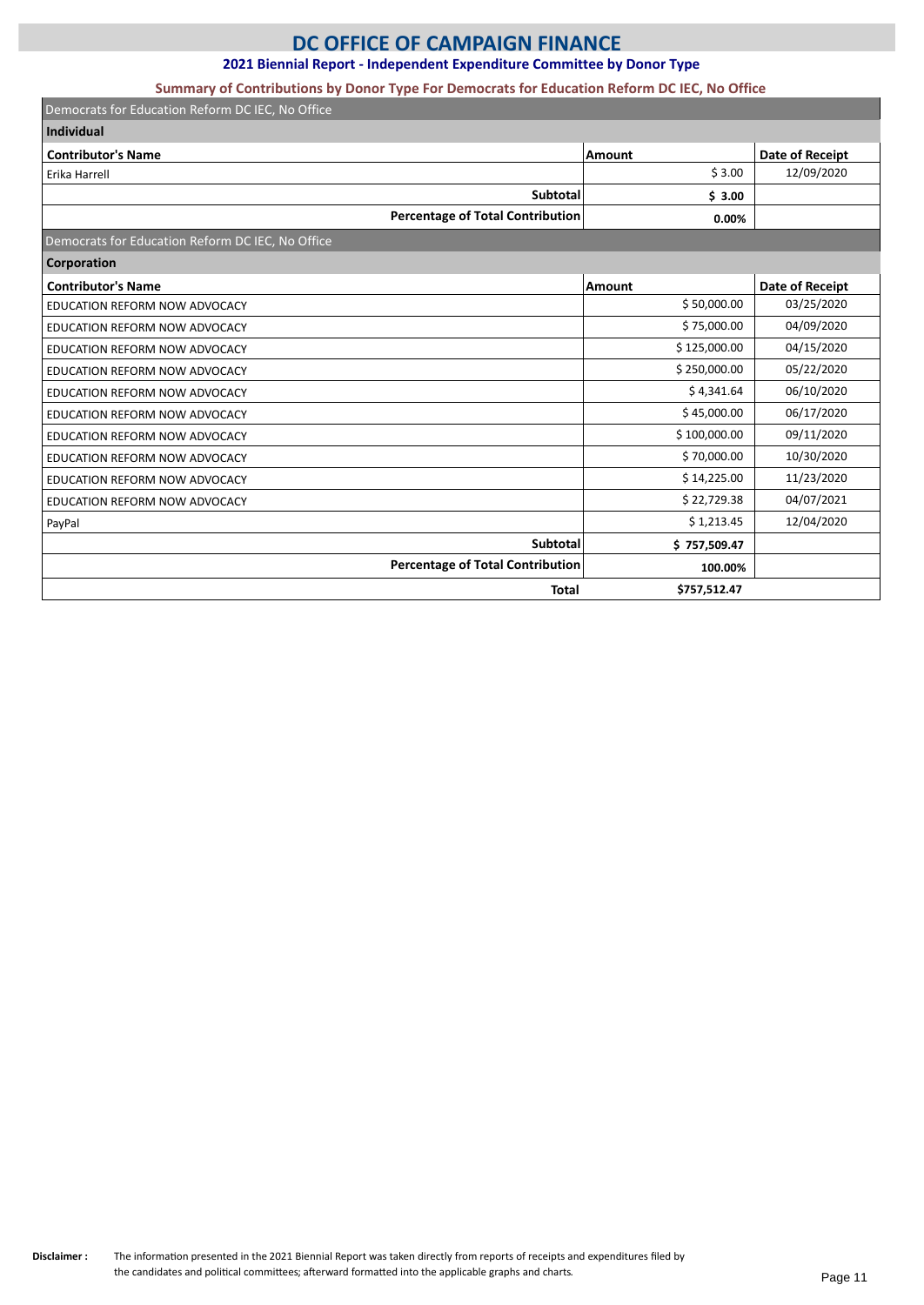#### **2021 Biennial Report - Independent Expenditure Committee by Denomination**

**Summary of Contributions by amount for Democrats for Education Reform DC IEC, No Office**



| Less than \$100                                        | ર                | 0.00% |
|--------------------------------------------------------|------------------|-------|
| Greater or equal to \$1000 but less or equal to \$2000 | 1213.5           | 0.16% |
| Greater than \$2000                                    | 756296.0 99.84%  |       |
| Total:                                                 | 757512.5 100.00% |       |

| Democrats for Education Reform DC IEC, No Office       |              |                            |                        |
|--------------------------------------------------------|--------------|----------------------------|------------------------|
| Less than \$100                                        |              |                            |                        |
| <b>Contributor's Name</b>                              | Amount       | <b>Type of Contributor</b> | <b>Date of Receipt</b> |
| Erika Harrell                                          | \$3.00       | Individual                 | 12/09/2020             |
| <b>Percentage of Total Contribution</b>                | 0.00%        |                            |                        |
| <b>Subtotal</b>                                        | \$3.00       |                            |                        |
| Democrats for Education Reform DC IEC, No Office       |              |                            |                        |
| Greater or equal to \$1000 but less or equal to \$2000 |              |                            |                        |
| <b>Contributor's Name</b>                              | Amount       | <b>Type of Contributor</b> | Date of Receipt        |
| PayPal                                                 | \$1,213.45   | Corporation                | 12/04/2020             |
| <b>Percentage of Total Contribution</b>                | 0.16%        |                            |                        |
| <b>Subtotal</b>                                        | \$1,213.45   |                            |                        |
| Democrats for Education Reform DC IEC, No Office       |              |                            |                        |
| Greater than \$2000                                    |              |                            |                        |
| <b>Contributor's Name</b>                              | Amount       | <b>Type of Contributor</b> | Date of Receipt        |
| EDUCATION REFORM NOW ADVOCACY                          | \$50,000.00  | Corporation                | 03/25/2020             |
| <b>EDUCATION REFORM NOW ADVOCACY</b>                   | \$75,000.00  | Corporation                | 04/09/2020             |
| <b>EDUCATION REFORM NOW ADVOCACY</b>                   | \$125,000.00 | Corporation                | 04/15/2020             |
| EDUCATION REFORM NOW ADVOCACY                          | \$250,000.00 | Corporation                | 05/22/2020             |
| <b>EDUCATION REFORM NOW ADVOCACY</b>                   | \$4,341.64   | Corporation                | 06/10/2020             |
| EDUCATION REFORM NOW ADVOCACY                          | \$45,000.00  | Corporation                | 06/17/2020             |
| <b>EDUCATION REFORM NOW ADVOCACY</b>                   | \$100,000.00 | Corporation                | 09/11/2020             |
| EDUCATION REFORM NOW ADVOCACY                          | \$70,000.00  | Corporation                | 10/30/2020             |
| EDUCATION REFORM NOW ADVOCACY                          | \$14,225.00  | Corporation                | 11/23/2020             |
| EDUCATION REFORM NOW ADVOCACY                          | \$22,729.38  | Corporation                | 04/07/2021             |
| <b>Percentage of Total Contribution</b>                | 99.84%       |                            |                        |
| <b>Subtotal</b>                                        | \$756,296.02 |                            |                        |
| <b>Total</b>                                           | 100.00%      |                            |                        |

The information presented in the 2021 Biennial Report was taken directly from reports of receipts and expenditures filed by the candidates and political committees; afterward formatted into the applicable graphs and charts.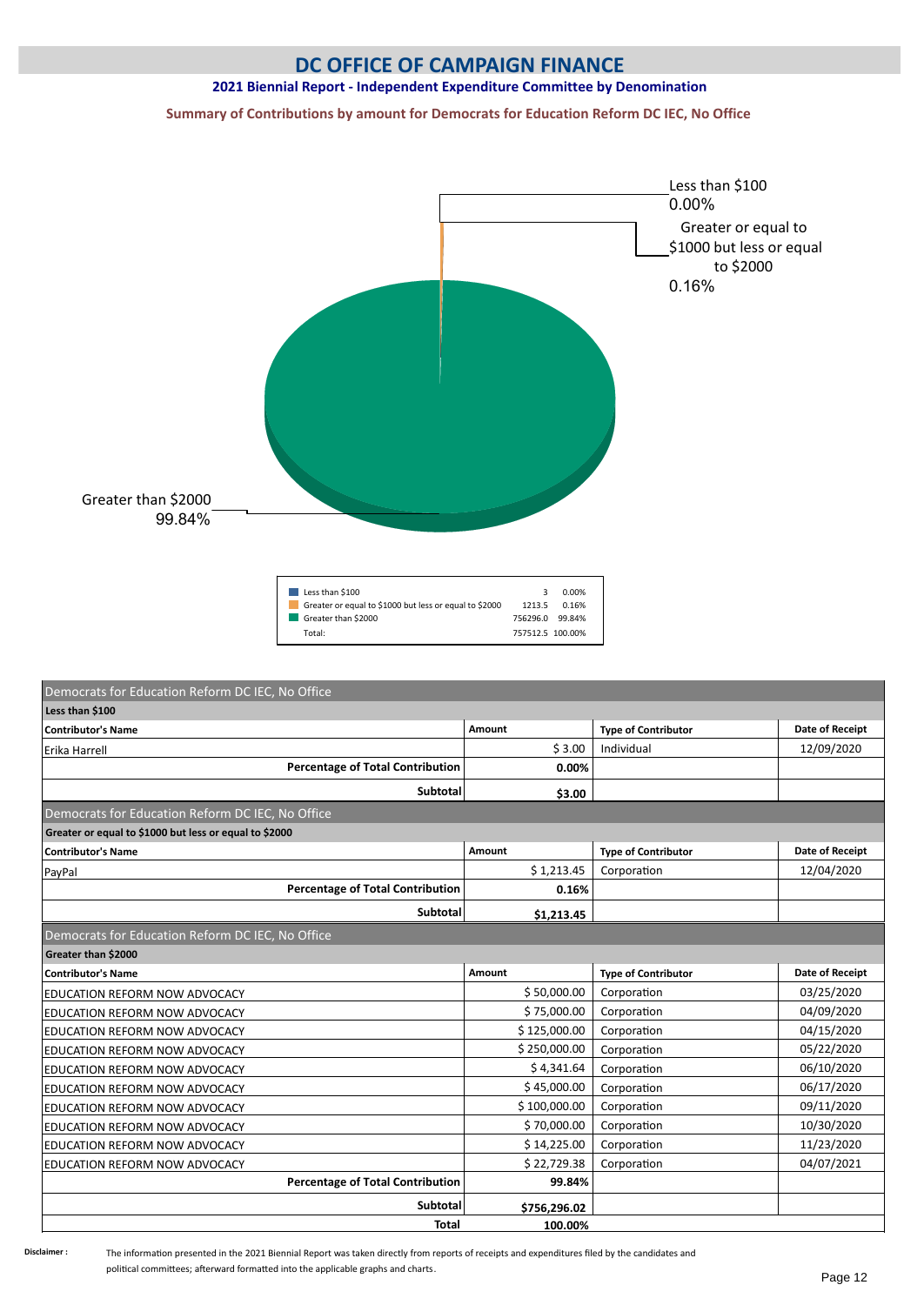#### <span id="page-14-0"></span>**DC OFFICE OF CAMPAIGN FINANCE 2021 Biennial Report - Independent Expenditure Committee Summary of Expenditures by Purpose for Washington DC Association of Realtors IEC, No Office**



Note: This Graph depicts the summary of the expenditures by purpose reported by Washington DC Association of Realtors IEC, No Office The expenditures are presented in percentage terms by General Operating Expenditures, Loan Repayments, Refunds of Contributions, Other Expenditures, and Ofsets to Receipts

General Operating Expenditures may include each expenditure made for Accounting Services, Advertising, Bank Fees, Campaign Events/Fund Raising, Campaign Materials and Supplies, Candidate Loan Re-payment, Catering/Refreshments, Computer Supplies/Equipment, Consultng Services, Equipment Purchases/Rental, In-Kind, Office Maintenance, Office Rental, Office Supplies/Furniture, Other Loan Repayment, Petty Cash, Polling/Mailing Lists, Postage/Shipping/Courier Rates, Printing/Copying, Salary/Stipend, Telephone/Communication, Trash/Poster Removal, Travel/Vehicle Expense, Utlity Expense, and other Expenses.

Loan Repayments.

Refunds of Contributions may include each contribution Refund to Individuals, Organizations, Political Party Committees, and other Political Commitees (PACs).

Other Expenditures may include all expenditures other than the afore-mentoned, which may include Independent Expenditures made by persons expressly advocating the election or defeat of a clearly identified candidate, which are made without cooperation or consultation with any candidate and/or authorized committee and/or agent of the candidate; Donations to Charities, Churches, Political Committees, Scholarship and Statehood Funds; Payments to the Internal Revenue Service and for Fines; and Tickets to Events.

Offsets to Receipts may include Refunds, Rebates, Returned Checks, Non-Sufficient Fund Fees, and other Offsets to Operating Expenditures.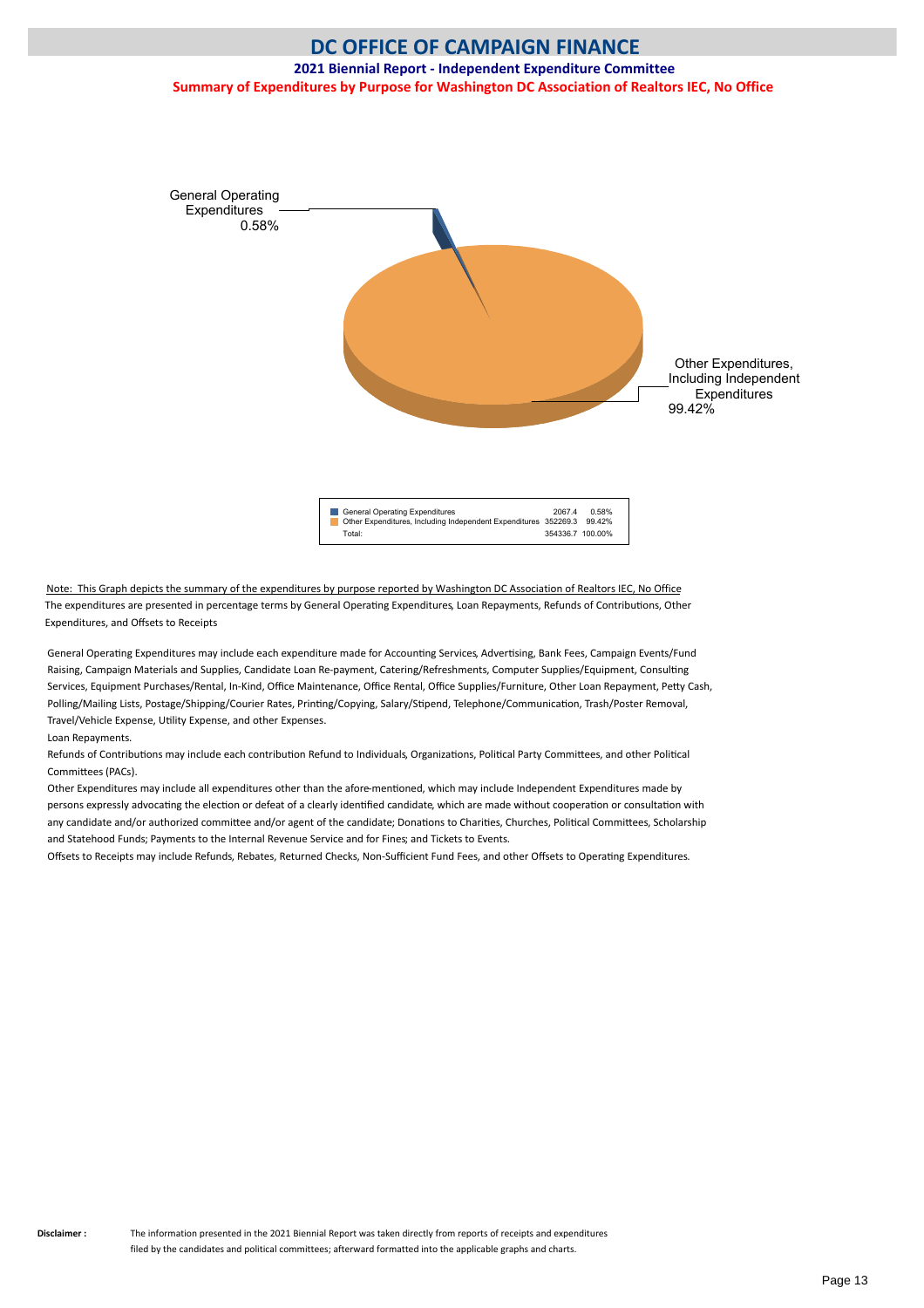#### **Summary of Expenditures by Purpose for Washington DC Association of Realtors IEC, No Office**

| <b>Purpose</b>                                         | <b>Total Expenditure</b> |
|--------------------------------------------------------|--------------------------|
| <b>General Operating Expenditures</b>                  | \$2,067.44               |
| Other Expenditures, Including Independent Expenditures | \$352,269.27             |
| <b>Grand Total</b>                                     | \$354,336.71             |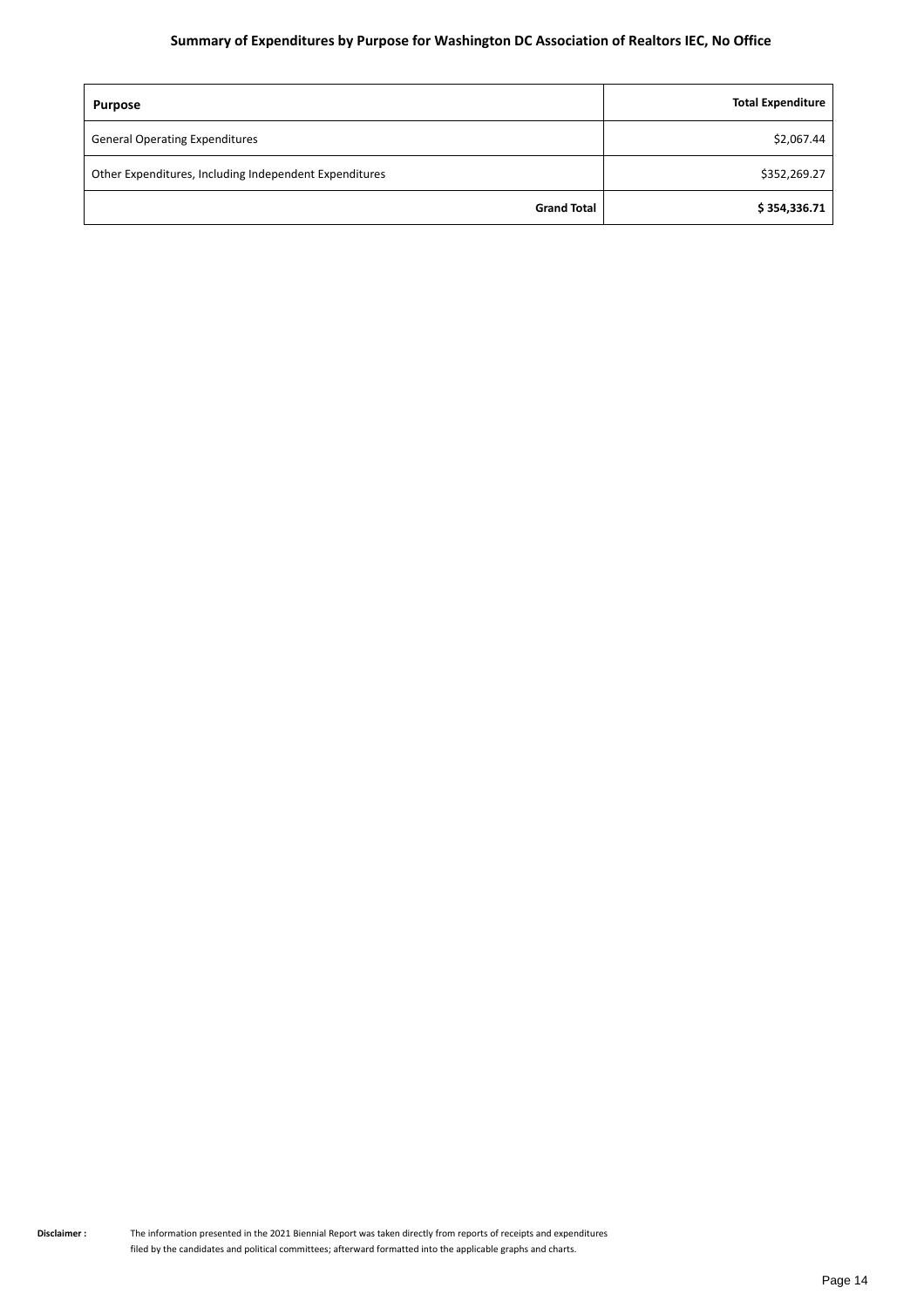#### **General Operating Expenditures**



| <b>Purpose</b>   | <b>Total Expenditures</b> |
|------------------|---------------------------|
| <b>Bank Fees</b> | \$332.24                  |
| In-Kind          | \$1,735.20                |
| <b>Total</b>     | \$2,067.44                |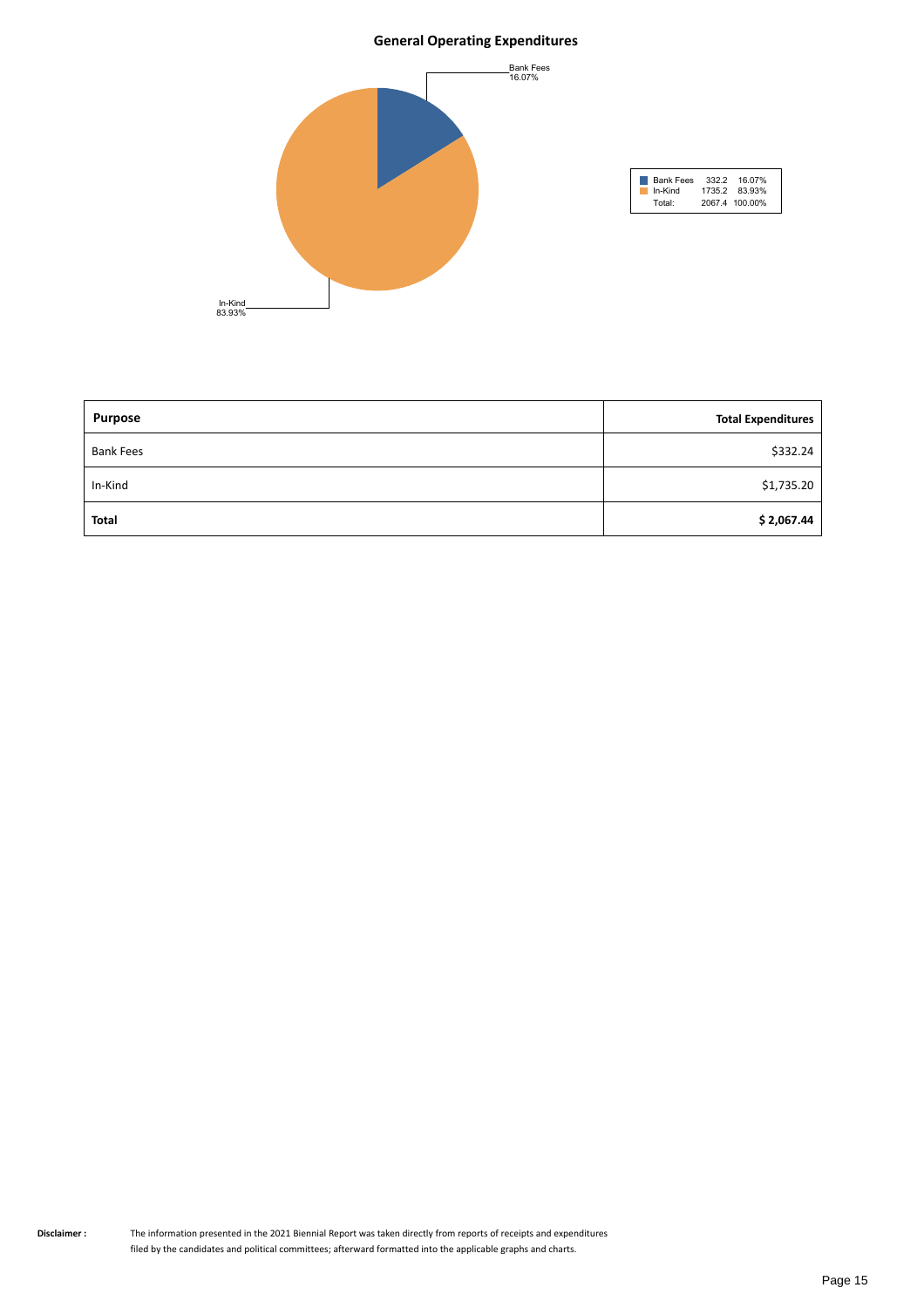| Washington DC Association of Realtors IEC, No Office |                              |                     |
|------------------------------------------------------|------------------------------|---------------------|
| <b>Bank Fees</b>                                     |                              |                     |
| <b>Payee Name</b>                                    | <b>Amount of Expenditure</b> | Date of Expenditure |
| BB&T                                                 | \$20.00                      | 06/22/2020          |
| BB&T                                                 | \$20.00                      | 07/21/2020          |
| BB&T                                                 | \$40.00                      | 11/23/2020          |
| Founders Bank                                        | \$252.24                     | 05/28/2021          |
| Subtotal                                             | \$332.24                     |                     |
| Percentage or Total Expenditures                     | 16.07%                       |                     |
| In-Kind                                              |                              |                     |
| <b>Payee Name</b>                                    | <b>Amount of Expenditure</b> | Date of Expenditure |
| <b>ACCESS Marketing</b>                              | \$490.79                     | 05/07/2020          |
| <b>ACCESS Marketing</b>                              | \$700.32                     | 05/07/2020          |
| <b>ACCESS Marketing</b>                              | \$544.09                     | 05/28/2020          |
| Subtotal                                             | \$1,735.20                   |                     |
| Percentage or Total Expenditures                     | 83.93%                       |                     |
| Total                                                | \$2,067.44                   |                     |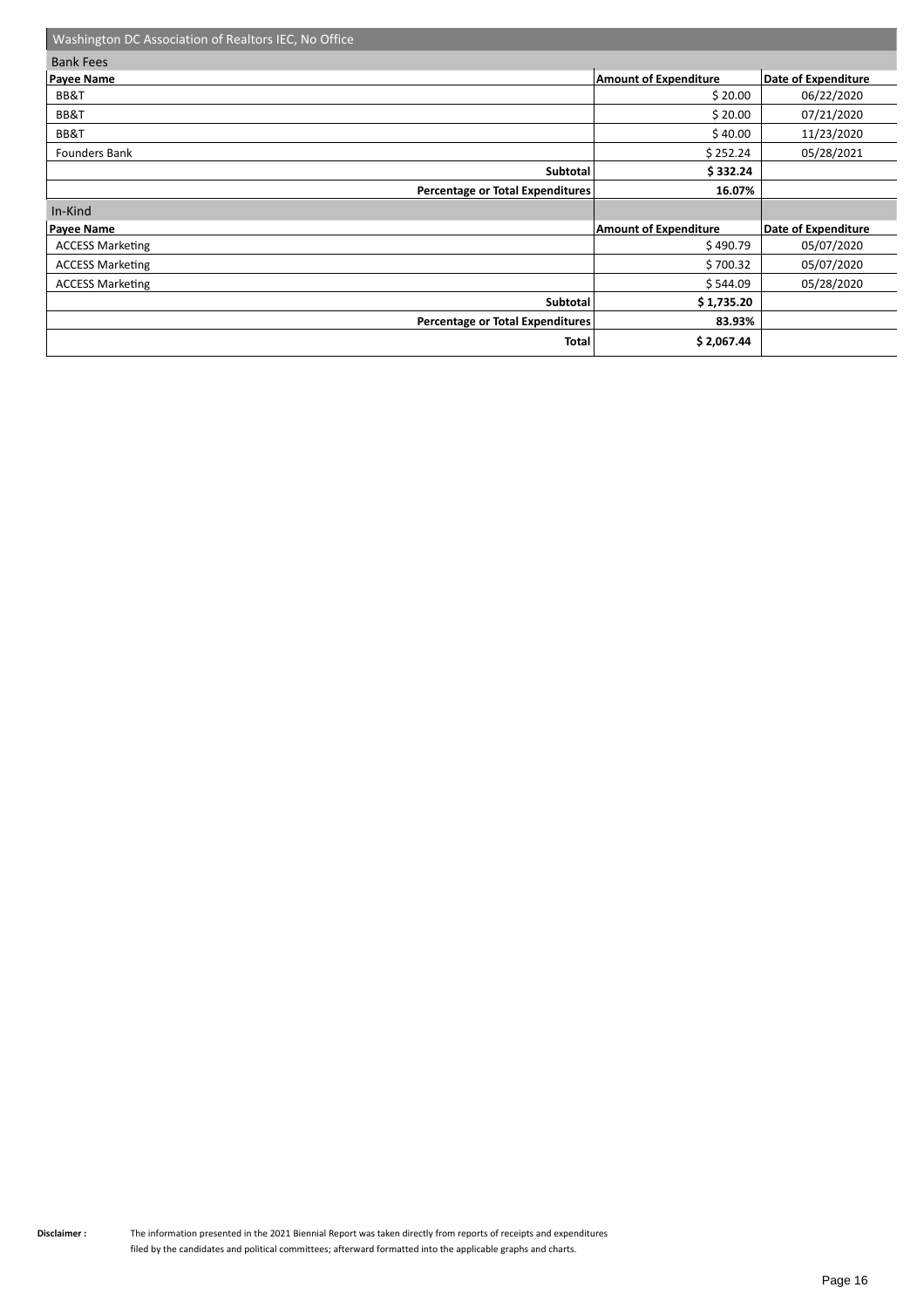| Washington DC Association of Realtors IEC, No Office |                              |                     |  |
|------------------------------------------------------|------------------------------|---------------------|--|
| Independent Expenditures                             |                              |                     |  |
| <b>Payee Name</b>                                    | <b>Amount of Expenditure</b> | Date of Expenditure |  |
| <b>Access Marketing</b>                              | \$14,460.90                  | 05/07/2020          |  |
| <b>Access Marketing</b>                              | \$3,961.73                   | 05/28/2020          |  |
| <b>Access Marketing</b>                              | \$41,669.32                  | 11/01/2020          |  |
| <b>Access Marketing</b>                              | \$113,919.32                 | 11/01/2020          |  |
| <b>Access Marketing</b>                              | \$2,000.00                   | 05/07/2020          |  |
| Donohoe Partners, Inc.                               | \$26,507.00                  | 11/01/2020          |  |
| Subtotal                                             | \$202,518.27                 |                     |  |
| Percentage or Total Expenditures                     | 57.49%                       |                     |  |
| Other                                                |                              |                     |  |
| Payee Name                                           | <b>Amount of Expenditure</b> | Date of Expenditure |  |
| Donohoe Partners, Inc.                               | \$149,751.00                 | 09/17/2020          |  |
| Subtotal                                             | \$149,751.00                 |                     |  |
| Percentage or Total Expenditures                     | 42.51%                       |                     |  |
| Total                                                | \$352,269.27                 |                     |  |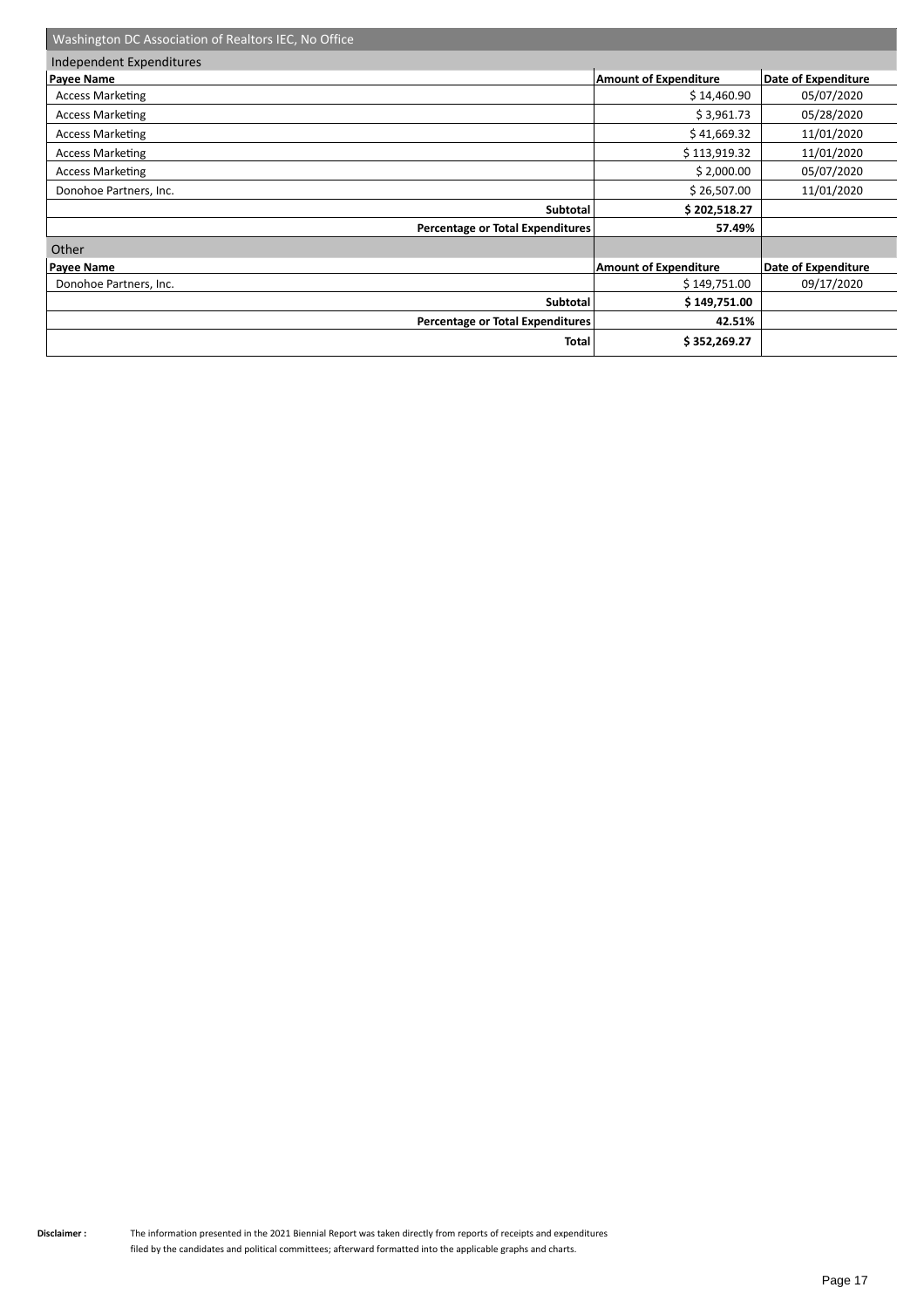# **DC OFFICE OF CAMPAIGN FINANCE 2021 Biennial Report - Independent Expenditure Committee by Donor Type Summary of Contributions by Donor Type For Washington DC Association of Realtors IEC, No Office**



Note: This Graph depicts the summary of the contributons by donor categories reported by the Washington DC Associaton of Realtors IEC, No Office Independent Expenditure Committee

The contributions are presented in percentage terms by donor categories, and may include each contribution received from Businesses, Corporations, Corporate Sponsored Political Action Committees, Individuals, Labor Sponsored Political Action Committees, and Partnerships. The summary may also note Other Receipts reported, such as Dividends, Interest, Refunds, and Rebates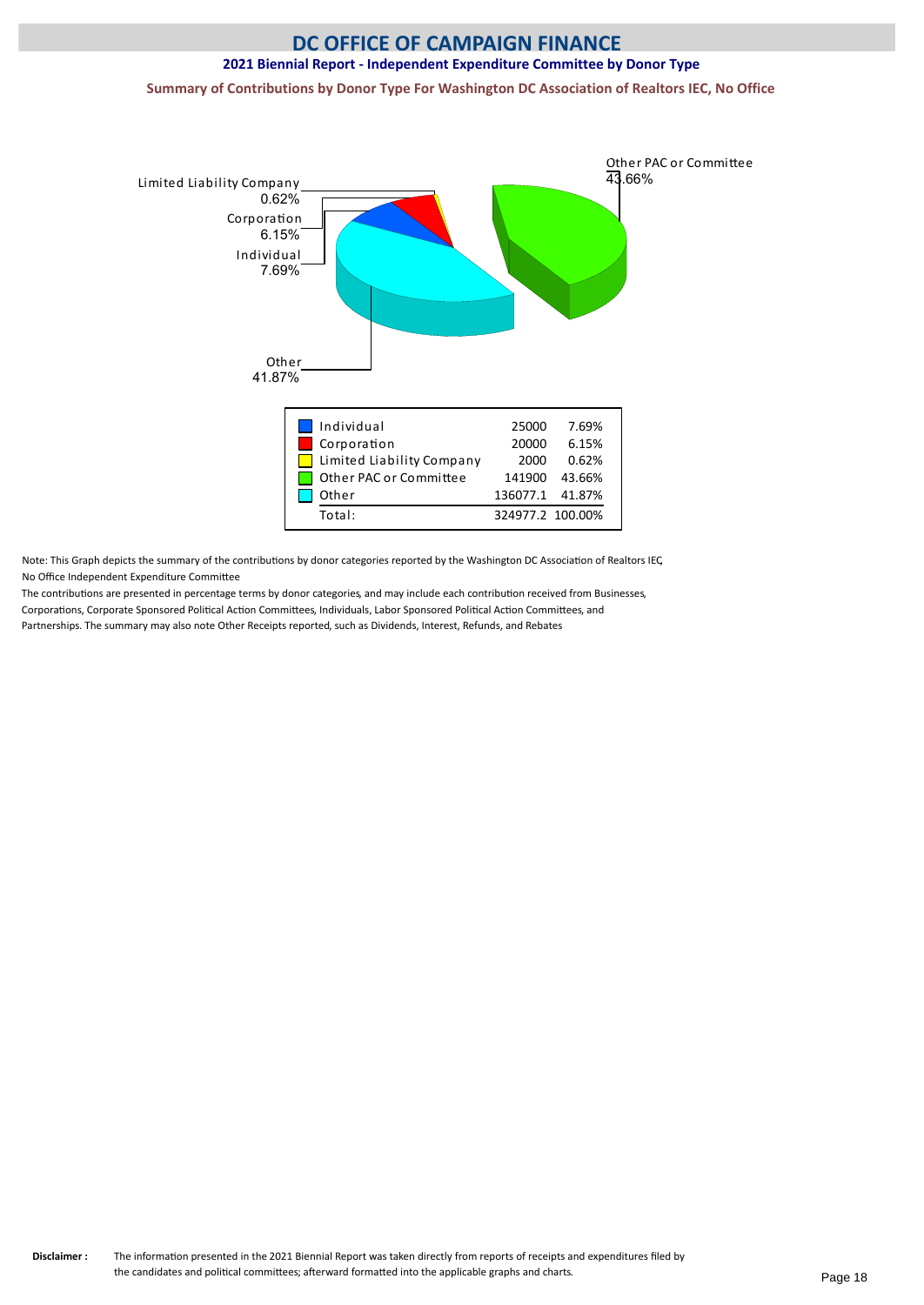**2021 Biennial Report - Independent Expenditure Committee by Donor Type**

#### **Summary of Contributions by Donor Type For Washington DC Association of Realtors IEC, No Office**

| Washington DC Association of Realtors IEC, No Office                                  |               |                 |
|---------------------------------------------------------------------------------------|---------------|-----------------|
| <b>Individual</b>                                                                     |               |                 |
| <b>Contributor's Name</b>                                                             | Amount        | Date of Receipt |
| <b>Bill Alsup</b>                                                                     | \$10,000.00   | 10/27/2020      |
| <b>Charles Wilkes</b>                                                                 | \$5,000.00    | 10/27/2020      |
| Deborah Salzberg                                                                      | \$5,000.00    | 10/22/2020      |
| <b>Richard Lake</b>                                                                   | \$5,000.00    | 10/30/2020      |
| <b>Subtotal</b>                                                                       | \$25,000.00   |                 |
| <b>Percentage of Total Contribution</b>                                               | 7.69%         |                 |
| Washington DC Association of Realtors IEC, No Office                                  |               |                 |
| Corporation                                                                           |               |                 |
| <b>Contributor's Name</b>                                                             | Amount        | Date of Receipt |
| Quadrangle Dev. Corp.                                                                 | \$10,000.00   | 10/27/2020      |
| Washington Boat Lines Inc.                                                            | \$5,000.00    | 10/27/2020      |
| William C. Smith & Co.                                                                | \$5,000.00    | 10/27/2020      |
| <b>Subtotal</b>                                                                       | \$20,000.00   |                 |
| <b>Percentage of Total Contribution</b>                                               | 6.15%         |                 |
| Washington DC Association of Realtors IEC, No Office                                  |               |                 |
| <b>Limited Liability Company</b>                                                      |               |                 |
| <b>Contributor's Name</b>                                                             | <b>Amount</b> | Date of Receipt |
| Fort Totten South LLC                                                                 | \$1,000.00    | 10/30/2020      |
| Jo Associates LLC                                                                     | \$1,000.00    | 10/30/2020      |
| <b>Subtotal</b>                                                                       | \$2,000.00    |                 |
| <b>Percentage of Total Contribution</b>                                               |               |                 |
|                                                                                       | 0.62%         |                 |
|                                                                                       |               |                 |
| Washington DC Association of Realtors IEC, No Office<br><b>Other PAC or Committee</b> |               |                 |
| <b>Contributor's Name</b>                                                             | Amount        | Date of Receipt |
| DC Chamber of Commerce PAC                                                            | \$5,000.00    | 11/04/2020      |
| <b>DC First PAC</b>                                                                   | \$4,000.00    | 10/27/2020      |
| DC Hospital Assn PAC                                                                  | \$2,900.00    | 10/27/2020      |
| Food Service PAC                                                                      | \$5,000.00    | 10/27/2020      |
| Washington D.C. Association of Realtors PAC                                           | \$125,000.00  | 09/24/2020      |
| Subtotal                                                                              | \$141,900.00  |                 |
| <b>Percentage of Total Contribution</b>                                               | 43.66%        |                 |
| Washington DC Association of Realtors IEC, No Office                                  |               |                 |
| Other                                                                                 |               |                 |
| <b>Contributor's Name</b>                                                             | Amount        | Date of Receipt |
| <b>National Association of REALTORS</b>                                               | \$490.79      | 05/07/2020      |
| <b>National Association of REALTORS</b>                                               | \$700.32      | 05/07/2020      |
| <b>National Association of REALTORS</b>                                               | \$16,460.90   | 05/15/2020      |
| <b>National Association of REALTORS</b>                                               | \$544.09      | 05/28/2020      |
| <b>National Association of REALTORS</b>                                               | \$3,961.73    | 06/01/2020      |
| <b>National Association of REALTORS</b>                                               | \$113,919.32  | 10/11/2020      |
| <b>Subtotal</b>                                                                       | \$136,077.15  |                 |
| <b>Percentage of Total Contribution</b>                                               | 41.87%        |                 |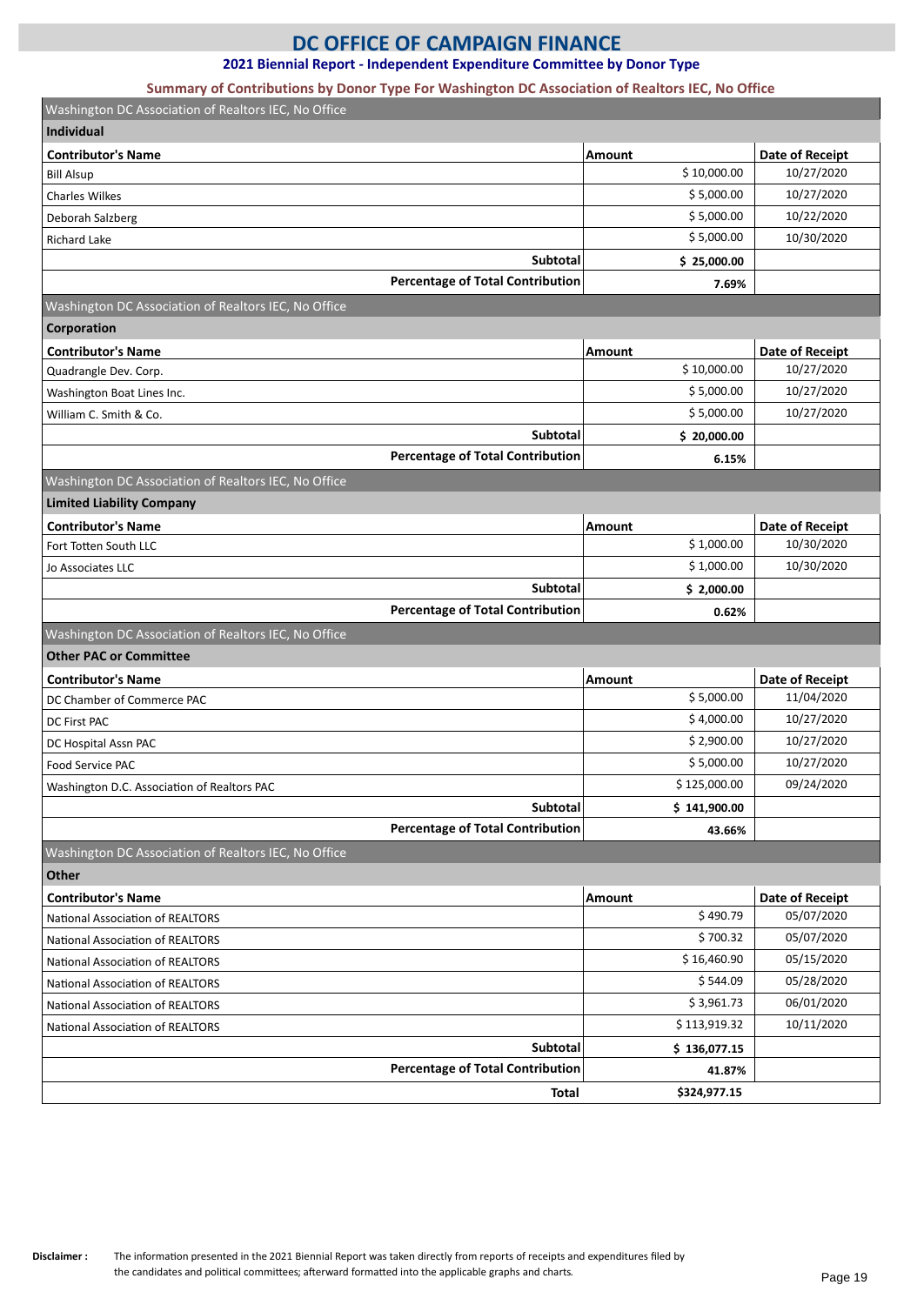#### **2021 Biennial Report - Independent Expenditure Committee by Denomination**

**Summary of Contributions by amount for Washington DC Association of Realtors IEC, No Office**



| Greater than or equal to \$250 but less than \$500     | 490.8            | 0.15%  |
|--------------------------------------------------------|------------------|--------|
| Greater than or equal to \$500 but less than \$1000    | 1244.4           | 0.38%  |
| Greater or equal to \$1000 but less or equal to \$2000 | 2000             | 0.62%  |
| Greater than \$2000                                    | 321242.0         | 98 85% |
| Total:                                                 | 324977.2 100.00% |        |

| Greater than or equal to \$250 but less than \$500                                       |             |                                  |                 |
|------------------------------------------------------------------------------------------|-------------|----------------------------------|-----------------|
| <b>Contributor's Name</b>                                                                | Amount      | <b>Type of Contributor</b>       | Date of Receipt |
| National Association of REALTORS                                                         | \$490.79    | Other                            | 05/07/2020      |
| <b>Percentage of Total Contribution</b>                                                  | 0.15%       |                                  |                 |
| Subtotal                                                                                 | \$490.79    |                                  |                 |
| Washington DC Association of Realtors IEC, No Office                                     |             |                                  |                 |
| Greater than or equal to \$500 but less than \$1000                                      |             |                                  |                 |
| <b>Contributor's Name</b>                                                                | Amount      | <b>Type of Contributor</b>       | Date of Receipt |
| <b>National Association of REALTORS</b>                                                  | \$700.32    | Other                            | 05/07/2020      |
| <b>National Association of REALTORS</b>                                                  | \$544.09    | Other                            | 05/28/2020      |
| <b>Percentage of Total Contribution</b>                                                  | 0.38%       |                                  |                 |
| Subtotal                                                                                 | \$1,244.41  |                                  |                 |
| Washington DC Association of Realtors IEC, No Office                                     |             |                                  |                 |
| Greater or equal to \$1000 but less or equal to \$2000                                   |             |                                  |                 |
| <b>Contributor's Name</b>                                                                | Amount      | <b>Type of Contributor</b>       | Date of Receipt |
| Fort Totten South LLC                                                                    | \$1,000.00  | Limited Liability Company        | 10/30/2020      |
| Jo Associates LLC                                                                        | \$1,000.00  | <b>Limited Liability Company</b> | 10/30/2020      |
| <b>Percentage of Total Contribution</b>                                                  | 0.62%       |                                  |                 |
| Subtotal                                                                                 | \$2,000.00  |                                  |                 |
| Washington DC Association of Realtors IEC, No Office                                     |             |                                  |                 |
| Greater than \$2000                                                                      |             |                                  |                 |
| <b>Contributor's Name</b>                                                                | Amount      | <b>Type of Contributor</b>       | Date of Receipt |
|                                                                                          | \$10,000.00 | Individual                       | 10/27/2020      |
|                                                                                          |             |                                  | 10/27/2020      |
|                                                                                          | \$5,000.00  | Individual                       |                 |
|                                                                                          | \$5,000.00  | Other PAC or Committee           | 11/04/2020      |
| <b>Bill Alsup</b><br><b>Charles Wilkes</b><br>DC Chamber of Commerce PAC<br>DC First PAC | \$4,000.00  | Other PAC or Committee           | 10/27/2020      |

political committees; afterward formatted into the applicable graphs and charts.